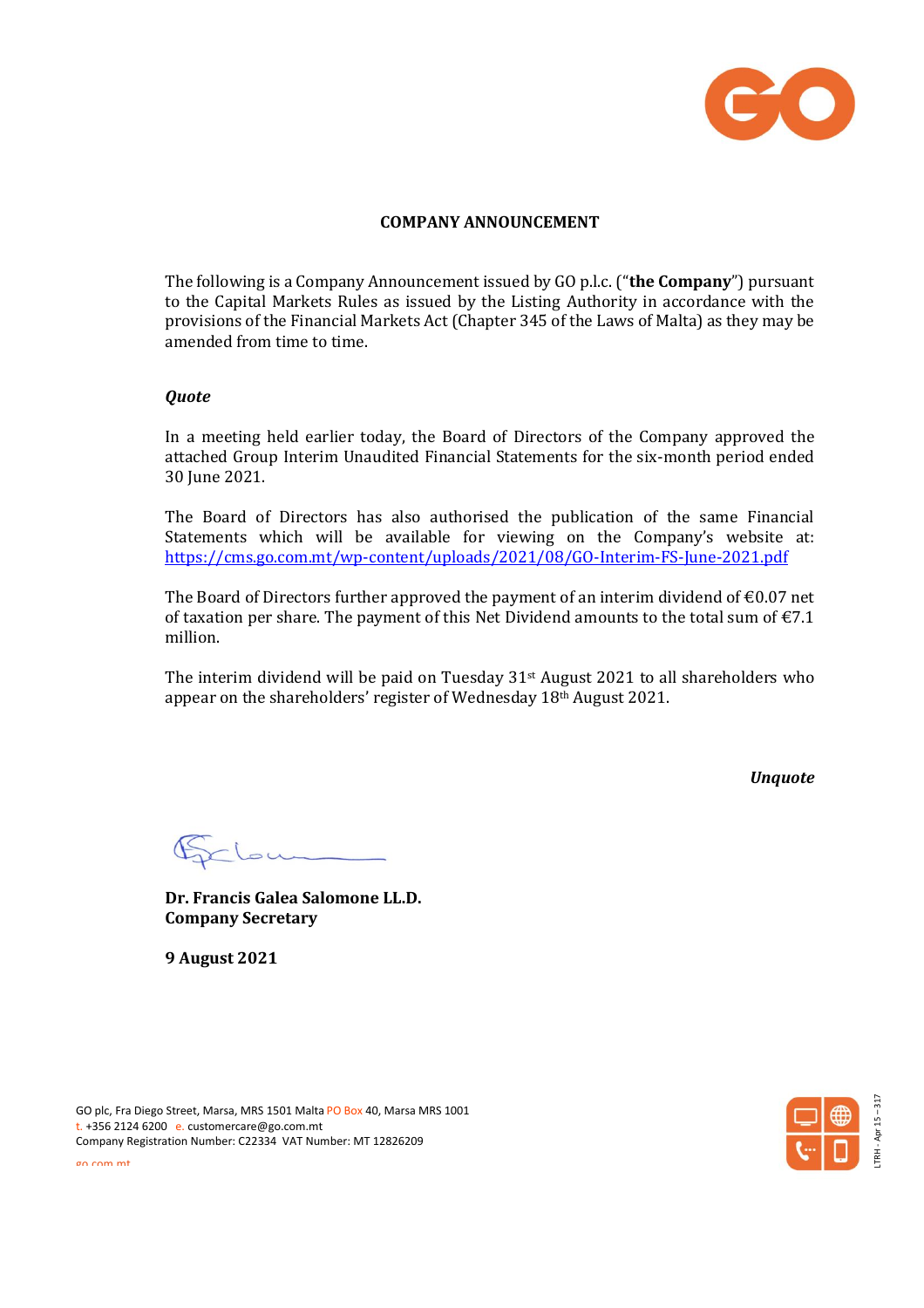Condensed Consolidated Interim Financial Statements

For the Period 1 January 2021 to 30 June 2021

Company Registration Number: C 22334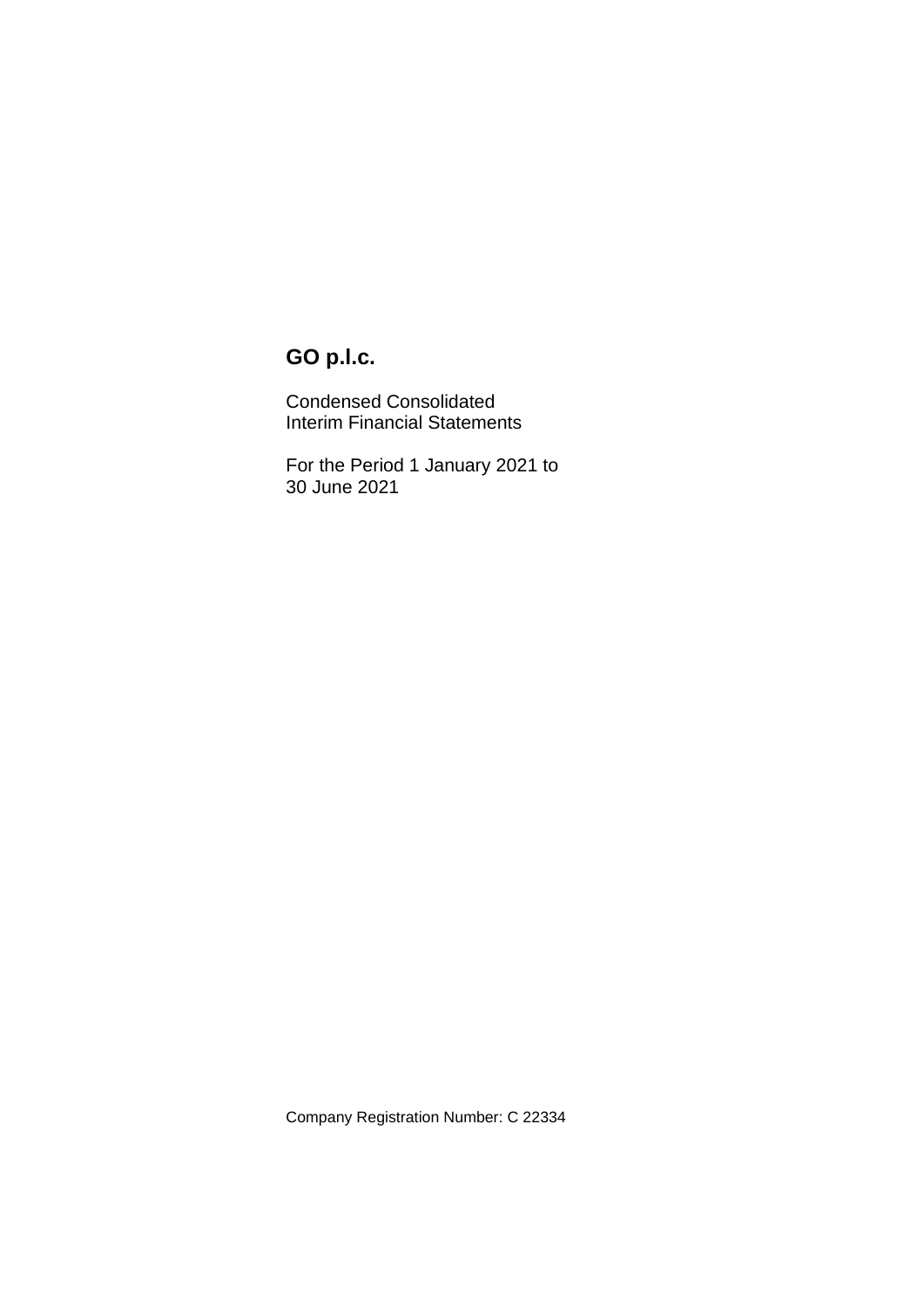**Condensed Consolidated Interim Financial Statements**

For the period 1 January 2021 to 30 June 2021

### **Contents**

|                                                                                                         | Pages     |
|---------------------------------------------------------------------------------------------------------|-----------|
| Directors' Report pursuant to Listing Rule 5.75.2                                                       | $1 - 2$   |
| <b>Condensed Consolidated Interim Financial Statements:</b>                                             |           |
| Condensed Consolidated Interim Statement of Financial Position                                          | $3 - 4$   |
| Condensed Consolidated Interim Income Statement                                                         | 5         |
| Condensed Consolidated Interim Statement of Comprehensive Income                                        | 6         |
| Condensed Consolidated Interim Statement of Changes in Equity                                           | $7 - 8$   |
| Condensed Consolidated Interim Statement of Cash Flows                                                  | $9 - 10$  |
| Notes to the Condensed Consolidated Interim Financial Statements                                        | $11 - 20$ |
| Statement pursuant to Listing Rule 5.75.3                                                               | 21        |
| Independent Auditor's Report on Review of Condensed Consolidated<br><b>Interim Financial Statements</b> |           |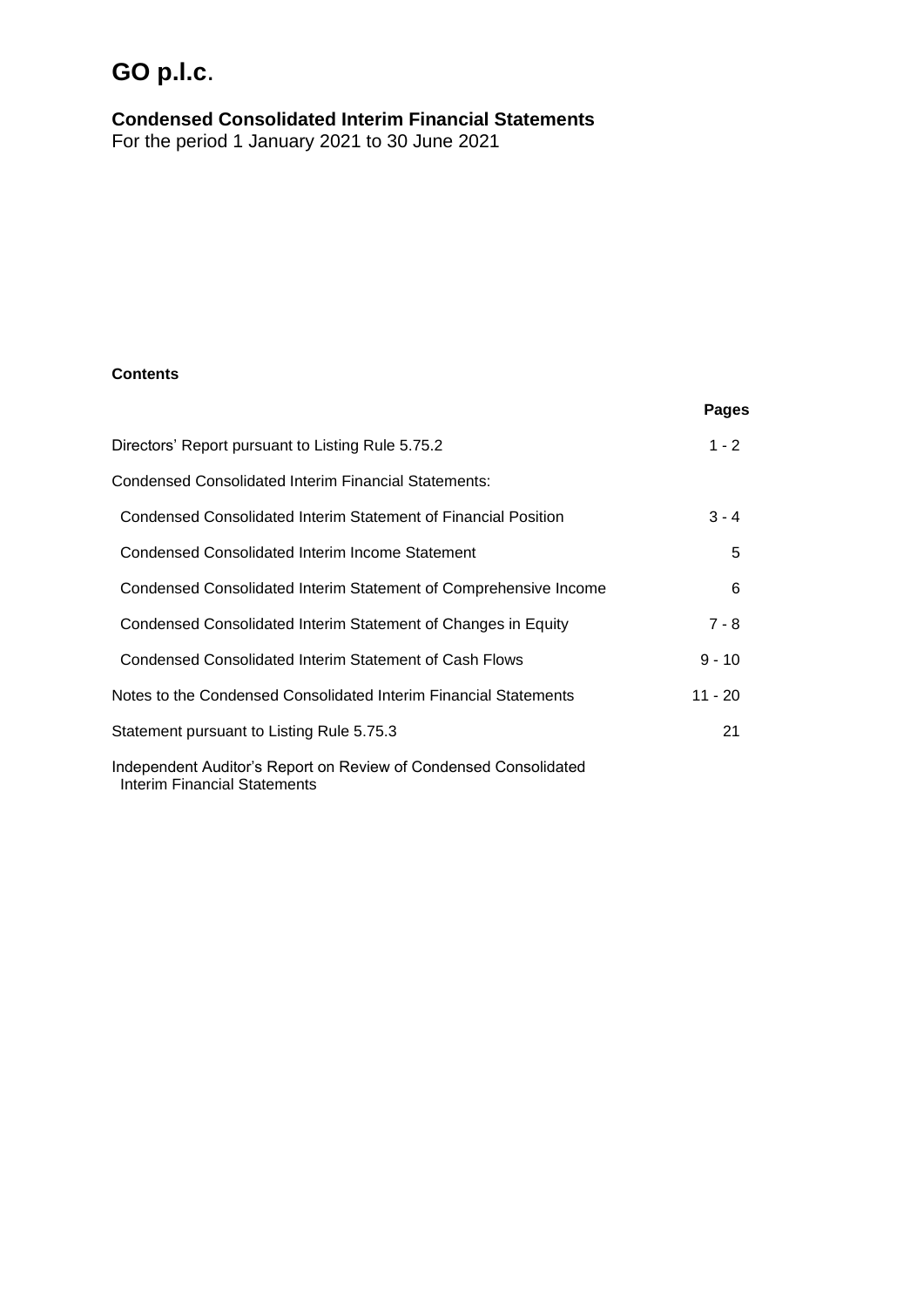## **Directors' Report pursuant to Listing Rule 5.75.2**

For the period 1 January 2021 to 30 June 2021

This Half-Yearly Report is being published in terms of Chapter 5 of the Listing Rules of the Listing Authority – Malta Financial Services Authority and the Prevention of Financial Markets Abuse Act, 2005. The Half-Yearly Report comprises the reviewed (not audited) condensed consolidated interim financial statements for the six months ended 30 June 2021 prepared in accordance with International Financial Reporting Standards adopted for use in the EU for interim financial statements (International Accounting Standard 34, "Interim Financial Reporting"). The condensed consolidated interim financial statements have been reviewed in accordance with the requirements of ISRE 2410, "Review of Interim Financial Information Performed by the Independent Auditor of the Entity". The comparative statement of financial position has been extracted from the audited financial statements for the year ended 31 December 2020.

### **Principal activities**

The Group is Malta's leading integrated electronic communications services provider. Its TrueFibre and other high-speed networks form the backbone of the island's modern communications infrastructure. The services provided by the Group include fixed-line and mobile telephony, broadband and TV services for both residential and business clients. Furthermore the Group provides business clients with data centre facilities and bespoke ICT solutions.

The Group also operates in Cyprus through its 62.2% shareholding in Cablenet Communication Systems p.l.c. ("Cablenet") which provides broadband, cable TV and fixed and mobile telephony services to residential and business clients.

### **Review of financial performance**

Group revenue in the first six months of 2021 amounted to €93.9 million, an increase of €2.3 million, or 2.5%, over the comparative period in 2020. Local telecoms revenue was marginally lower compared to 2020 mainly due to the continued negative impact of international travel restrictions on roaming and other international wholesale revenues. The Group's data centre operations subsidiary, BMIT Technologies p.l.c., increased its revenues by €1.1 million on the back of a higher demand for data centre, cloud, and managed services. In Cyprus, Cablenet continued on its positive trajectory with a growth of 10.5% compared to 2020, reflecting the company's subscriber gains, expansion of its fixed network footprint, and the launch of new mobile services by virtue of a Mobile Network Services Agreement entered into with Cyprus Telecommunications Authority (CYTA) in the second quarter of 2021.

The Group continued to drive various cost saving initiatives while ensuring that cost savings achieved in 2020 are sustained. Group cost of sales and administrative expenses amounted to €84.7 million, a net increase of €3 million over 2020 and largely attributable to direct costs and ancillary administrative expenses in connection with the setting up, launch, and operation of Cablenet's new mobile service.

Consolidated EBITDA for the first six months of 2021 amounted to €34.8 million (2020: €35.5 million). Depreciation and amortisation remained on similar levels of 2020 at €24.8 million, while consolidated finance costs increased by €0.6 million. The Group's pre-tax profit for the first six months of 2021 amounted to €7.9 million (2020: €8.97 million).

Cash generation from operations remains strong and stable across the entire Group and during the period under review amounted to €27.3 million (2020: €26.1 million). The continued strong cash generation from operations enabled the Group to fund investments of €29.9 million (2020: €30.0 million).

The Group continues to enjoy a healthy financial position. As at 30 June 2021 the Group had a total asset base of €415.8 million which is 26.7% (2020: 39.4%) is funded through equity. During the period under review, GO issued 10-year unsecured bonds at a fixed coupon of 3.5% with an aggregate principal amount of €60 million. The bonds issue was fully subscribed and started trading on 6 July 2021. During the first six months of 2021, borrowings net of cash holdings increased from €68.8 million as at 31 December 2020 to €94.1 million as at 30 June 2021.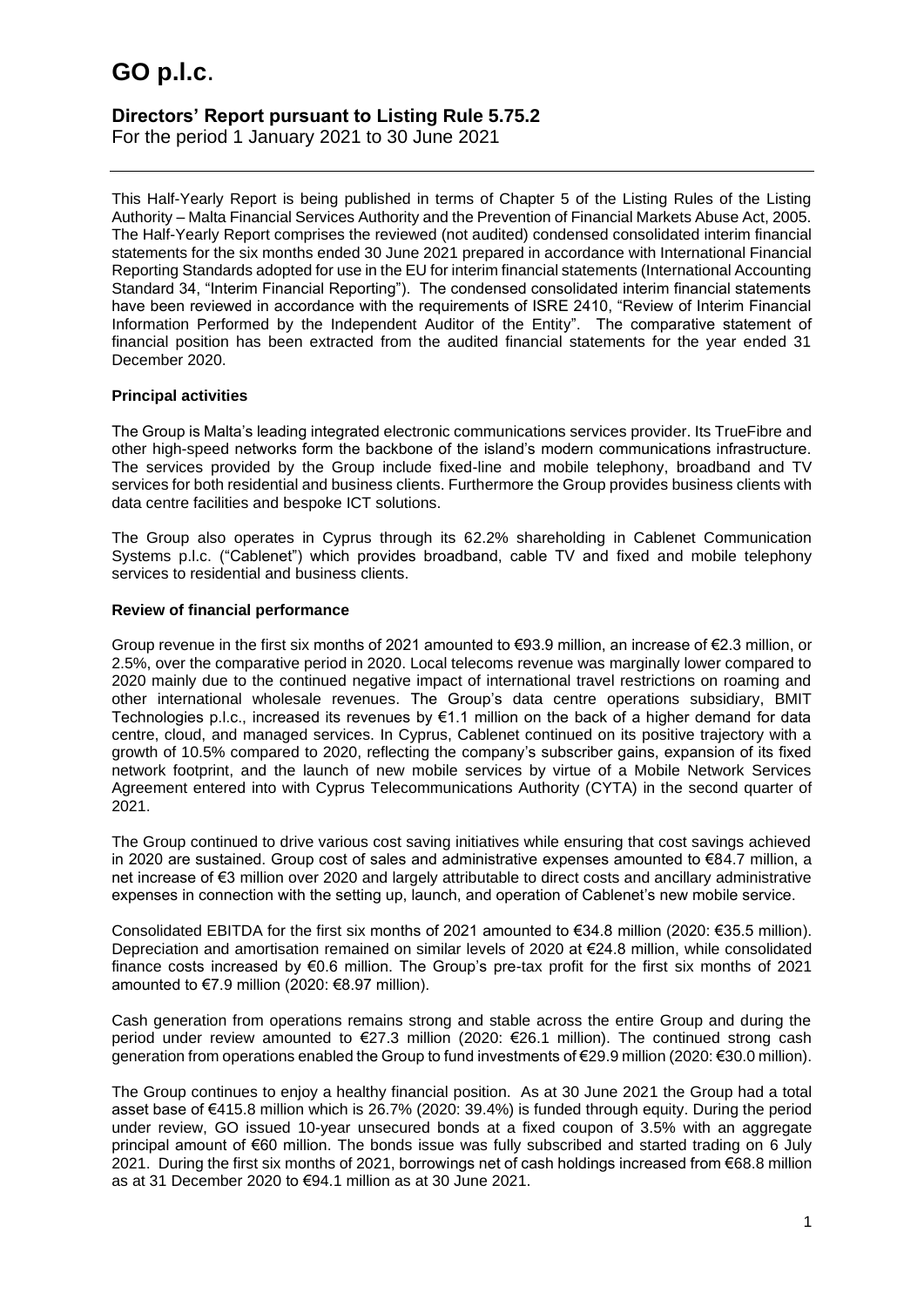## **Directors' Report pursuant to Listing Rule 5.75.2**

For the period 1 January 2021 to 30 June 2021

#### **Related party transactions**

During the period under review, the Group acquired services amounting to  $\epsilon$ 1,000 from entities ultimately controlled by Société Nationale des Télécommunications (Tunisie Telecom), the intermediate parent company, and €72,000 from other related entities.

### **Dividends**

On 27 May 2021, a dividend in respect of the year ended 31 December 2020 of €0.16 per share was approved for payment during the Annual General Meeting of GO p.l.c. and was paid to the shareholders on 31 May 2021. The Board resolved to distribute an interim dividend of €0.07 per share and will be payable on 31 August 2021.

Approved by the Board of Directors on 9 August 2021 and signed on its behalf by

 $\overline{ }$ 

Samir Saied **Paul Testaferrata Moroni Viani** 

Director Director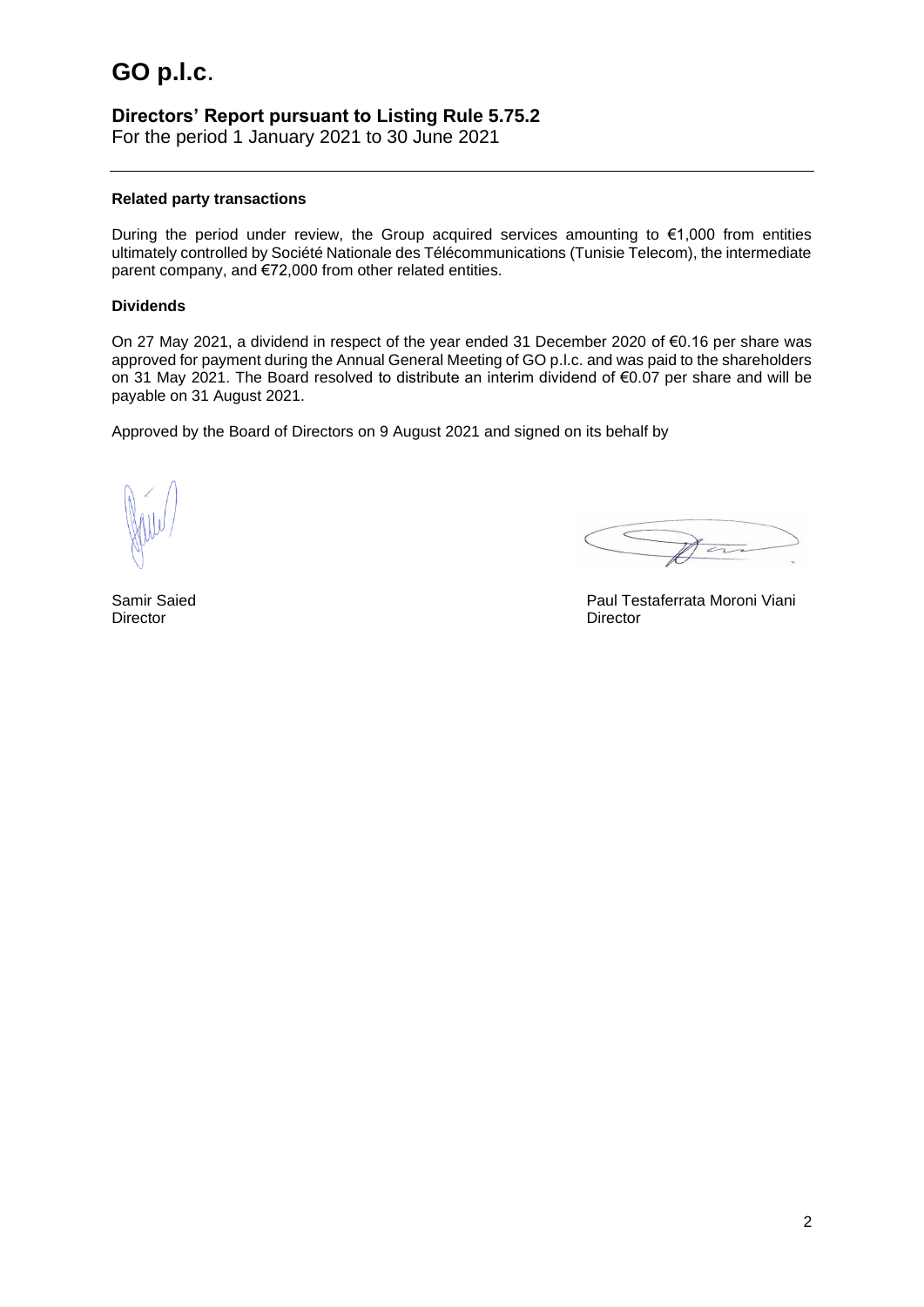## **Condensed Consolidated Interim Financial Statements**

Statement of financial position As at 30 June 2021

| <b>ASSETS</b>                                                                                                                                                                                                | <b>Note</b> | As at<br>30 Jun 2021<br><b>Unaudited</b><br>€000            | As at<br>31 Dec 2020<br>Audited<br>€000                     |
|--------------------------------------------------------------------------------------------------------------------------------------------------------------------------------------------------------------|-------------|-------------------------------------------------------------|-------------------------------------------------------------|
| <b>Non-current assets</b><br>Property, plant and equipment<br>Right-of-use assets<br>Intangible assets<br>Investment in associate<br>Other investments<br>Deferred tax assets<br>Trade and other receivables | 5           | 167,980<br>43,942<br>64,901<br>2,188<br>575<br>168<br>7,895 | 161,727<br>45,633<br>62,294<br>2,188<br>406<br>184<br>5,760 |
| Total non-current assets                                                                                                                                                                                     |             | 287,649                                                     | 278,192                                                     |
| <b>Current assets</b><br>Inventories<br>Trade and other receivables<br>Current tax assets<br>Proceeds from bond issue not yet cleared<br>Cash and cash equivalents                                           | 6           | 7,384<br>44,114<br>60,000<br>16,702                         | 6,300<br>39,327<br>516<br>33,032                            |
| Total current assets                                                                                                                                                                                         |             | 128,200                                                     | 79,175                                                      |
| <b>Total assets</b><br><b>EQUITY AND LIABILITIES</b>                                                                                                                                                         |             | 415,849                                                     | 357,367                                                     |
| <b>EQUITY</b><br>Share capital<br>Reserves<br>Retained earnings                                                                                                                                              |             | 58,998<br>36,564<br>5,278                                   | 58,998<br>36,564<br>17,578                                  |
| Total equity attributable to equity<br>holders of the Company                                                                                                                                                |             | 100,840                                                     | 113,140                                                     |
| Non-controlling interests                                                                                                                                                                                    |             | 10,299                                                      | 13,221                                                      |
| <b>Total equity</b>                                                                                                                                                                                          |             | 111,139                                                     | 126,361                                                     |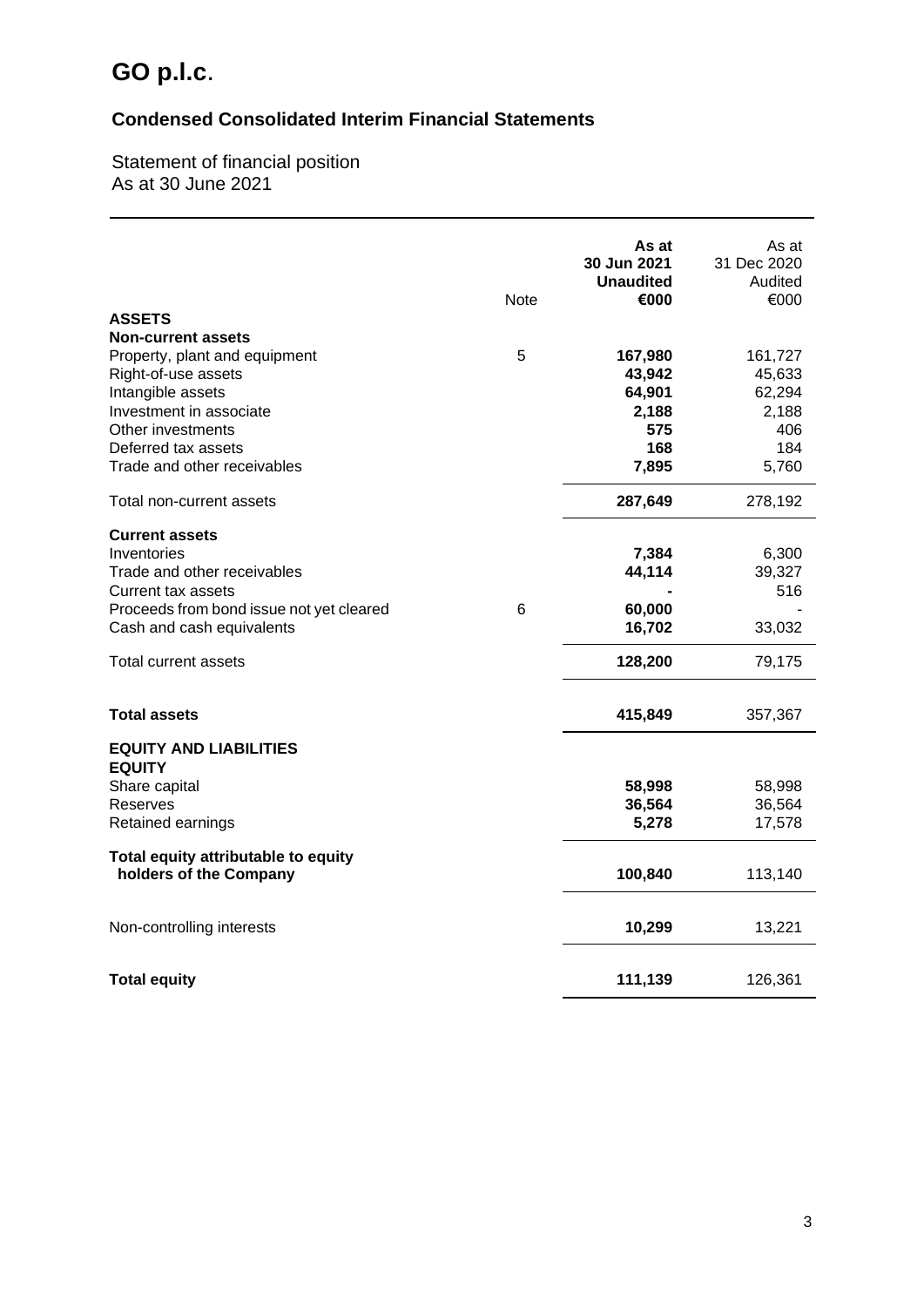### **Condensed Consolidated Interim Financial Statements**

Statement of financial position - continued As at 30 June 2021

|                                     |                | As at<br>30 Jun 2021<br><b>Unaudited</b> | As at<br>31 Dec 2021<br>Audited |
|-------------------------------------|----------------|------------------------------------------|---------------------------------|
|                                     | <b>Note</b>    | €000                                     | €000                            |
| <b>LIABILITIES</b>                  |                |                                          |                                 |
| <b>Non-current liabilities</b>      |                |                                          |                                 |
| <b>Borrowings</b>                   | 6              | 125,228                                  | 91,503                          |
| Lease liabilities                   |                | 39,656                                   | 40,563                          |
| Deferred tax liabilities            | $\overline{7}$ | 4,431                                    | 4,194                           |
| Provisions for pensions             |                | 1,862                                    | 1,862                           |
| Trade and other payables            |                | 9,171                                    | 10,343                          |
| Total non-current liabilities       |                | 180,348                                  | 148,465                         |
| <b>Current liabilities</b>          |                |                                          |                                 |
| <b>Borrowings</b>                   | 6              | 45,587                                   | 10,355                          |
| Provisions for pensions             | $\overline{7}$ | 2,702                                    | 3,308                           |
| Lease liabilities                   |                | 5,539                                    | 6,272                           |
| Trade and other payables            |                | 70,401                                   | 62,163                          |
| <b>Current tax liabilities</b>      |                | 133                                      | 443                             |
| <b>Total current liabilities</b>    |                | 124,362                                  | 82,541                          |
| <b>Total liabilities</b>            |                | 304,710                                  | 231,006                         |
| <b>Total equity and liabilities</b> |                | 415,849                                  | 357,367                         |

The notes on pages 11 to 20 are an integral part of these condensed consolidated interim financial statements.

The condensed consolidated interim financial statements set out on pages 3 to 20 were approved by the Board of Directors on 9 August 2021 and were signed on its behalf by:

 $\sqrt{a}$ 

Chairman

Samir Saied **Paul Testaferrata Moroni Viani**<br>
Chairman **Paul Testaferrata Moroni Viani**<br>
Director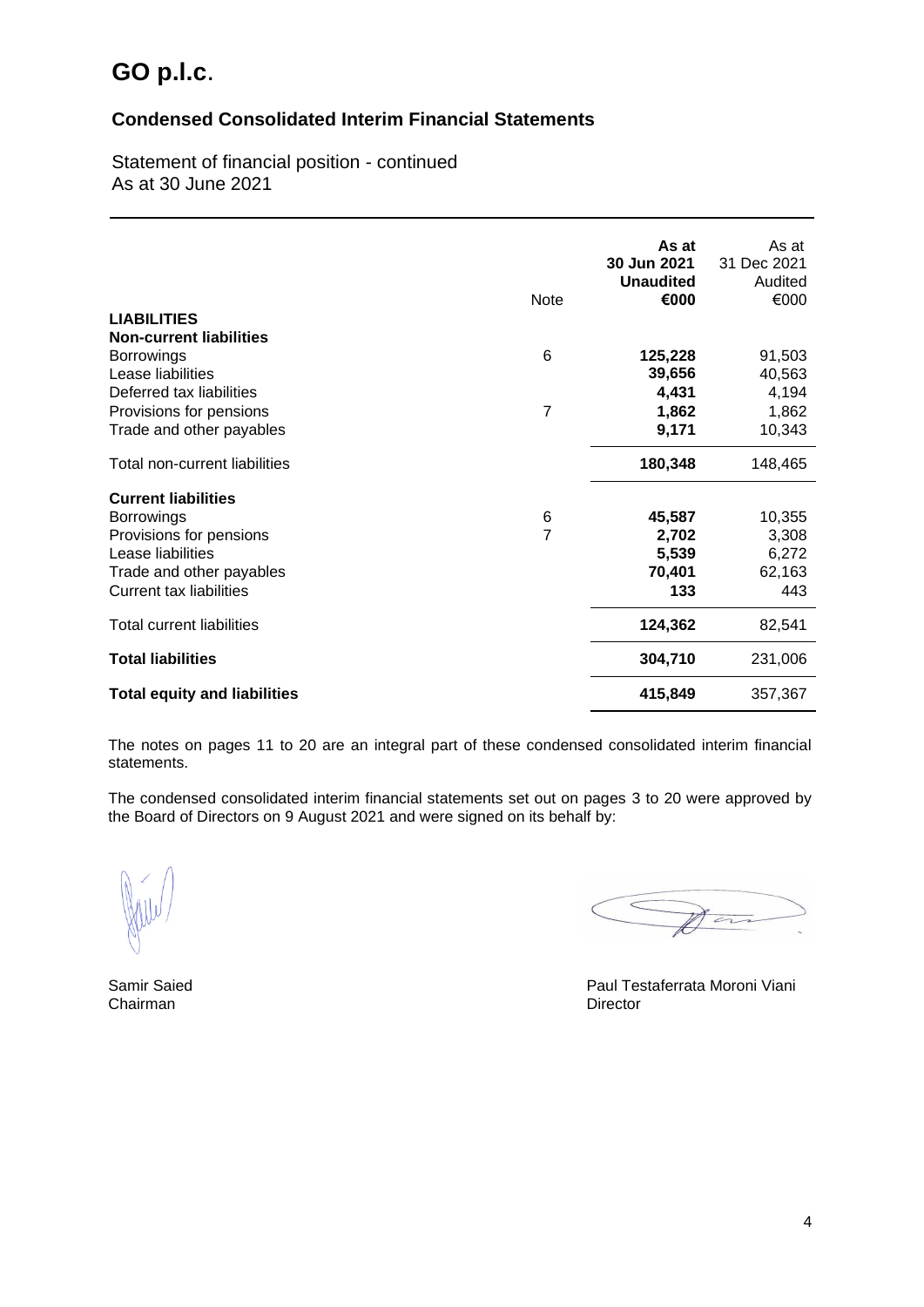## **Condensed Consolidated Interim Financial Statements**

Income statement For the period 1 January 2021 to 30 June 2021

|                                                                                  | <b>Six months</b><br>ended<br>30 Jun 2021<br><b>Unaudited</b><br>€000 | Six months<br>ended<br>30 Jun 2020<br>Unaudited<br>€000 |
|----------------------------------------------------------------------------------|-----------------------------------------------------------------------|---------------------------------------------------------|
| Revenue<br>Cost of sales                                                         | 93,882<br>(59, 221)                                                   | 91,556<br>(58, 402)                                     |
| <b>Gross profit</b><br>Administrative and other related expenses<br>Other income | 34,661<br>(25, 478)<br>812                                            | 33,154<br>(23, 260)<br>530                              |
| <b>Operating profit</b>                                                          | 9,995                                                                 | 10,424                                                  |
| Analysed as follows:<br><b>EBITDA</b>                                            | 34,827                                                                | 35,501                                                  |
| Depreciation and amortisation                                                    | (24, 832)                                                             | (25,077)                                                |
| Operating profit                                                                 | 9,995                                                                 | 10,424                                                  |
| Finance income<br>Finance costs                                                  | 187<br>(2, 285)                                                       | 195<br>(1,648)                                          |
| <b>Profit before tax</b><br>Tax expense                                          | 7,897<br>(3,994)                                                      | 8,971<br>(3, 334)                                       |
| Profit for the period                                                            | 3,903                                                                 | 5,637                                                   |
| Attributable to:<br>Owners of the Company<br>Non-controlling interests           | 3,910<br>(7)                                                          | 5,041<br>596                                            |
| Profit for the period                                                            | 3,903                                                                 | 5,637                                                   |
| Earnings per share (euro cents)                                                  | 4                                                                     | 5                                                       |

The notes on pages 11 to 20 are an integral part of these condensed consolidated interim financial statements.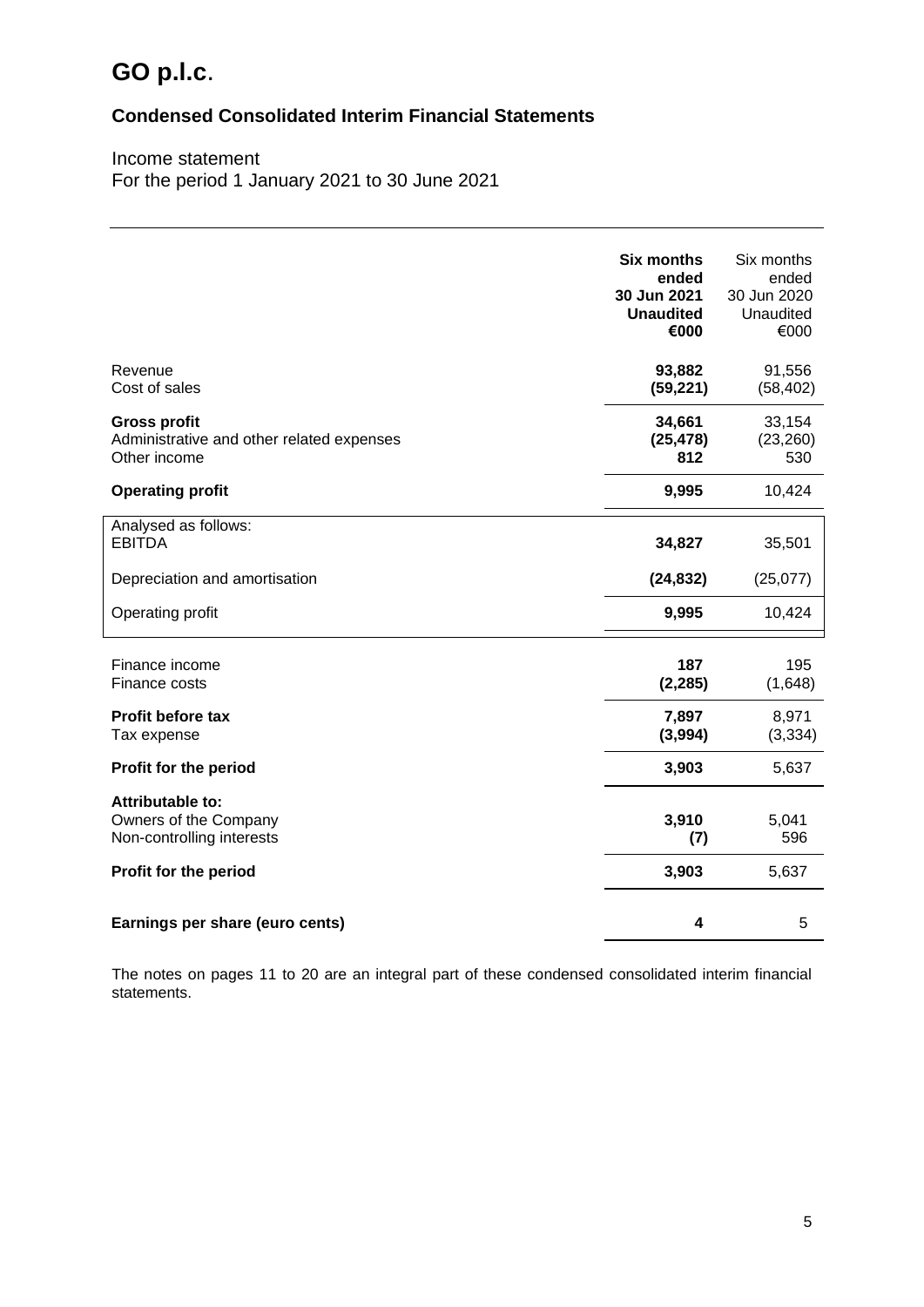### **Condensed Consolidated Interim Financial Statements**

Statement of comprehensive income For the period 1 January 2021 to 30 June 2021

| <b>Comprehensive income</b>                                                                                                                                                                                                                                    | <b>Six months</b><br>ended<br>30 Jun 2021<br><b>Unaudited</b><br>€000 | Six months<br>ended<br>30 Jun 2020<br>Unaudited<br>€000 |
|----------------------------------------------------------------------------------------------------------------------------------------------------------------------------------------------------------------------------------------------------------------|-----------------------------------------------------------------------|---------------------------------------------------------|
| Profit for the period                                                                                                                                                                                                                                          | 3,903                                                                 | 5,637                                                   |
| Other comprehensive income<br>Items that will not be reclassified to profit or loss<br>Remeasurements of defined benefit obligations<br>Income tax relating to components of<br>other comprehensive income:<br>- Remeasurements of defined benefit obligations |                                                                       | (32)<br>12                                              |
| Total other comprehensive income for the<br>period, net of tax                                                                                                                                                                                                 |                                                                       | (20)                                                    |
| Total comprehensive income for the period                                                                                                                                                                                                                      | 3,903                                                                 | 5,617                                                   |
| Attributable to:<br>Owners of the Company<br>Non-controlling interests                                                                                                                                                                                         | 3,910<br>(7)                                                          | 5,021<br>596                                            |
| Total other comprehensive income for the period                                                                                                                                                                                                                | 3,903                                                                 | 5,617                                                   |

The notes on pages 11 to 20 are an integral part of these condensed consolidated interim financial statements.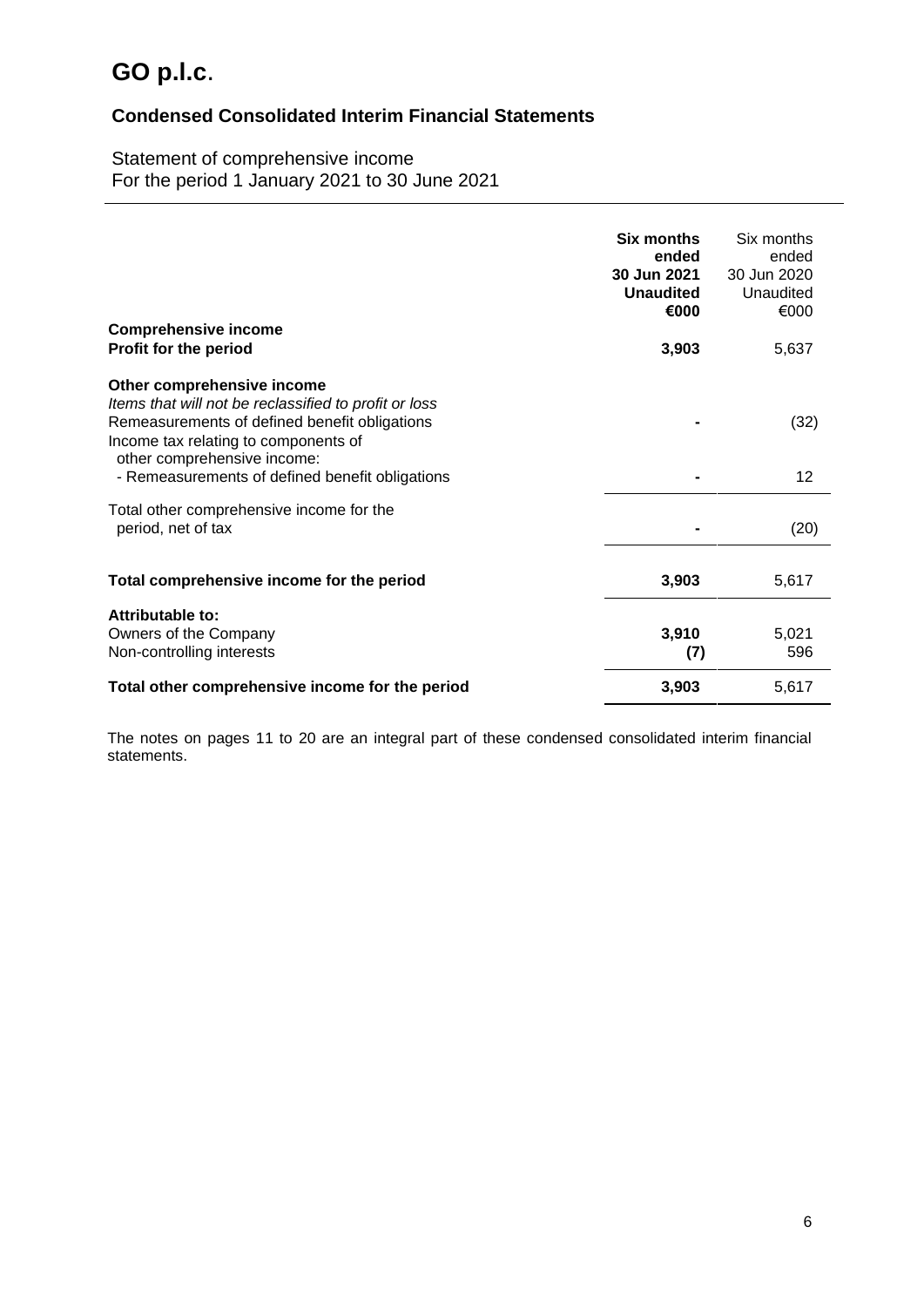## **Condensed Consolidated Interim Financial Statements**

### Statement of changes in equity For the period 1 January 2021 to 30 June 2021

| <b>Unaudited</b>                                                                                                          | <b>Share</b><br>capital<br>€000 | <b>Reserves</b><br>€000 | <b>Retained</b><br>earnings<br>€000 | <b>Total</b><br>€000 | Non-<br>controlling<br><b>interests</b><br>€000 | <b>Total</b><br>equity<br>€000 |
|---------------------------------------------------------------------------------------------------------------------------|---------------------------------|-------------------------|-------------------------------------|----------------------|-------------------------------------------------|--------------------------------|
| Balance at 1 January 2020                                                                                                 | 58,998                          | 37,544                  | 13,853                              | 110,395              | 15,175                                          | 125,570                        |
| <b>Comprehensive income</b><br>Profit for the period                                                                      |                                 |                         | 5,041                               | 5,041                | 596                                             | 5,637                          |
| Other comprehensive income<br>Remeasurements of defined<br>benefit obligations, net of<br>deferred tax                    |                                 | (20)                    |                                     | (20)                 |                                                 | (20)                           |
| <b>Total other comprehensive</b><br>income                                                                                |                                 | (20)                    |                                     | (20)                 |                                                 | (20)                           |
| <b>Total comprehensive income</b>                                                                                         |                                 | (20)                    | 5,041                               | 5,021                | 596                                             | 5,617                          |
| <b>Transactions with owners in</b><br>their capacity as owners<br>Distributions to owners:<br>Dividends to equity holders |                                 |                         |                                     |                      | (2, 151)                                        | (2, 151)                       |
| <b>Total transactions with</b><br>owners                                                                                  |                                 |                         |                                     |                      | (2, 151)                                        | (2, 151)                       |
| Balance at 30 June 2020                                                                                                   | 58,998                          | 37,524                  | 18,894                              | 115,416              | 13,620                                          | 129,036                        |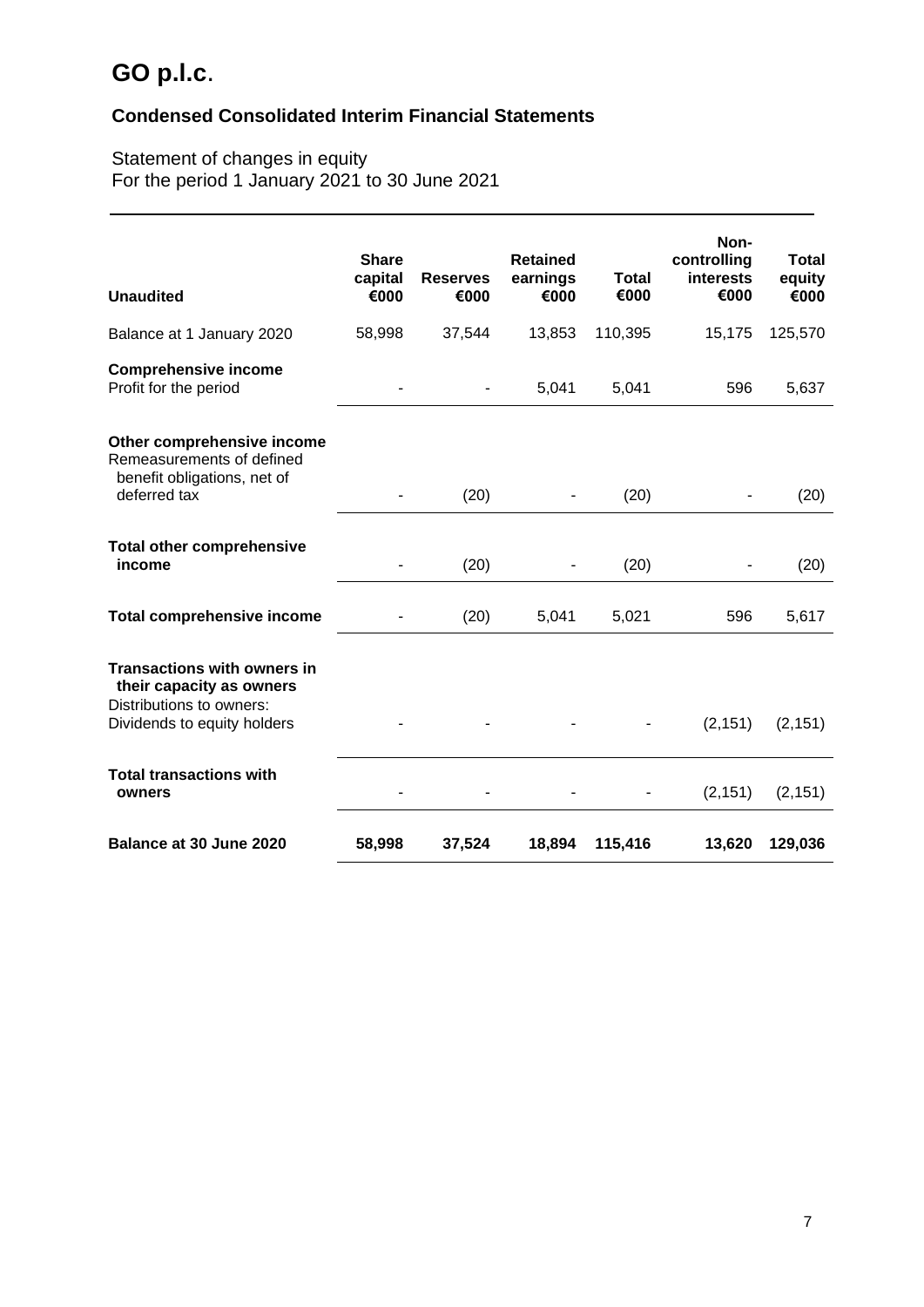## **Condensed Consolidated Interim Financial Statements**

### Statement of changes in equity For the period 1 January 2021 to 30 June 2021

| <b>Unaudited</b>                                                                                                          | <b>Share</b><br>capital<br>€000 | <b>Reserves</b><br>€000  | <b>Retained</b><br>earnings<br>€000 | Total<br>€000 | Non-<br>controlling<br>interests<br>€000 | Total<br>equity<br>€000 |
|---------------------------------------------------------------------------------------------------------------------------|---------------------------------|--------------------------|-------------------------------------|---------------|------------------------------------------|-------------------------|
| Balance at 1 January 2021                                                                                                 | 58,998                          | 36,564                   | 17,578                              | 113,140       | 13,221                                   | 126,361                 |
| <b>Comprehensive income</b><br>Profit for the period                                                                      |                                 | ۰                        | 3,910                               | 3,910         | (7)                                      | 3,903                   |
| <b>Total comprehensive income</b>                                                                                         |                                 | ۰                        | 3,910                               | 3,910         | (7)                                      | 3,903                   |
| <b>Transactions with owners in</b><br>their capacity as owners<br>Distributions to owners:<br>Dividends to equity holders |                                 | $\overline{\phantom{a}}$ | (16, 210)                           | (16, 210)     | (2,915)                                  | (19, 125)               |
| <b>Total transactions with</b><br>owners                                                                                  |                                 | $\overline{\phantom{a}}$ | (16, 210)                           | (16, 210)     | (2,915)                                  | (19, 125)               |
| Balance at 30 June 2021                                                                                                   | 58,998                          | 36,564                   | 5,278                               | 100,840       | 10,299                                   | 111,139                 |

The notes on pages 11 to 20 are an integral part of these condensed consolidated interim financial statements.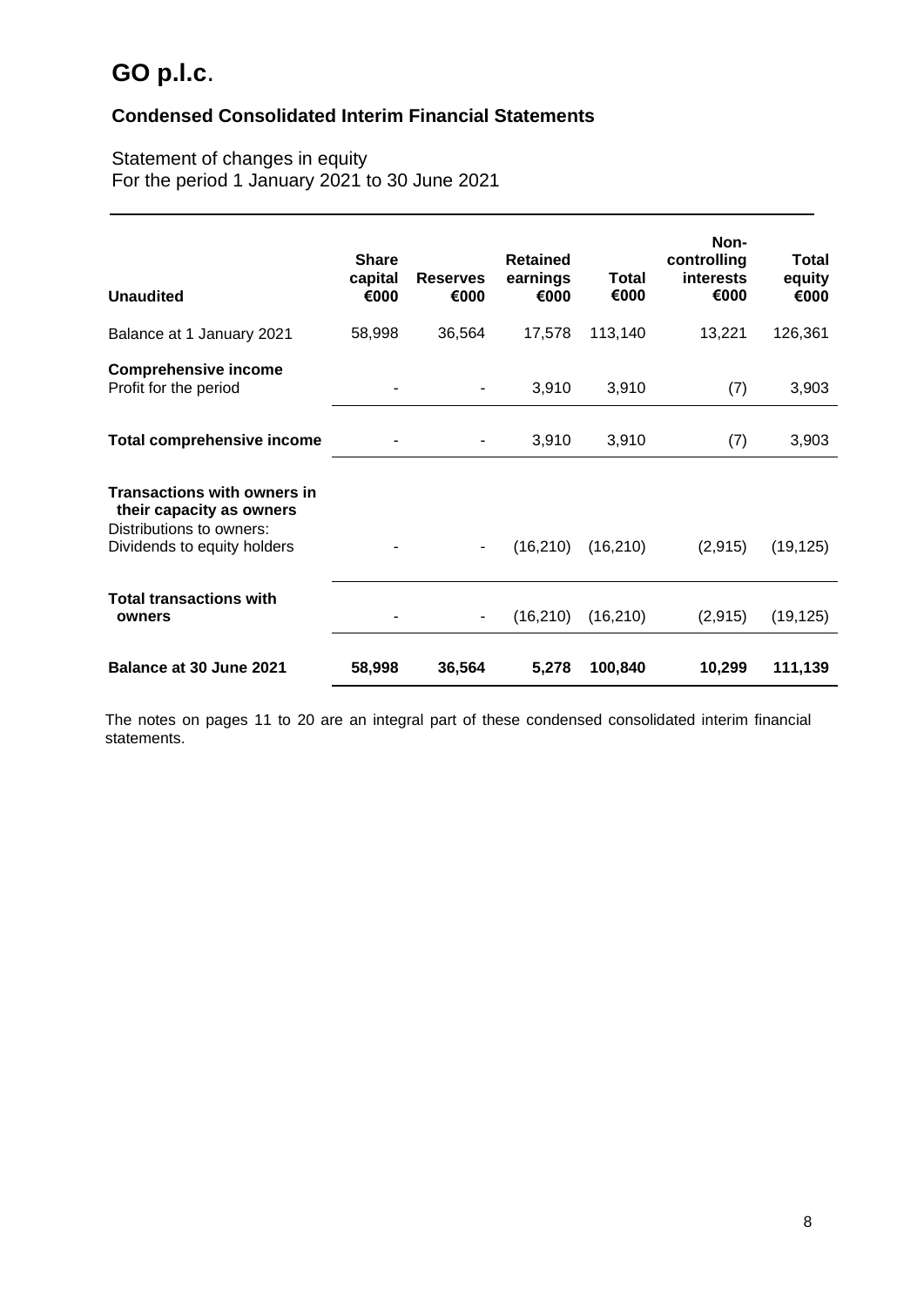## **Condensed Consolidated Interim Financial Statements**

### Statement of cash flows For the period 1 January 2021 to 30 June 2021

|                                                                                            | Six months<br>ended<br>30 Jun 2021<br><b>Unaudited</b><br>€000 | Six months<br>ended<br>30 Jun 2020<br>Unaudited<br>€000 |
|--------------------------------------------------------------------------------------------|----------------------------------------------------------------|---------------------------------------------------------|
| Cash flows from operating activities                                                       |                                                                |                                                         |
| Operating profit                                                                           | 9,995                                                          | 10,424                                                  |
| Adjustments for:<br>Depreciation and amortisation<br>Net increase in provisions and write- | 24,832                                                         | 25,077                                                  |
| downs in relation to receivables and inventories                                           | 1,270                                                          | 780                                                     |
| Provisions for pensions                                                                    | (556)                                                          |                                                         |
| Voluntary retirement costs                                                                 | 1,075                                                          | 1,574                                                   |
|                                                                                            | 36,616                                                         | 37,855                                                  |
| Changes in working capital:                                                                |                                                                |                                                         |
| Inventories                                                                                | (1, 159)                                                       | 325                                                     |
| Trade and other receivables                                                                | (6, 559)                                                       | (2, 392)                                                |
| Trade and other payables                                                                   | 5,703                                                          | (5,295)                                                 |
| Cash generated from operations                                                             | 34,601                                                         | 30,493                                                  |
| Interest paid on bank overdrafts                                                           | (6)                                                            | (27)                                                    |
| Interest paid on lease liabilities                                                         | (699)                                                          | (736)                                                   |
| Tax paid                                                                                   | (5, 388)                                                       | (1,887)                                                 |
| Payments under voluntary retirement scheme                                                 | (1, 104)                                                       | (1,713)                                                 |
| Payments in relation to pension obligations                                                | (50)                                                           |                                                         |
| Net cash from operating activities                                                         | 27,354                                                         | 26,130                                                  |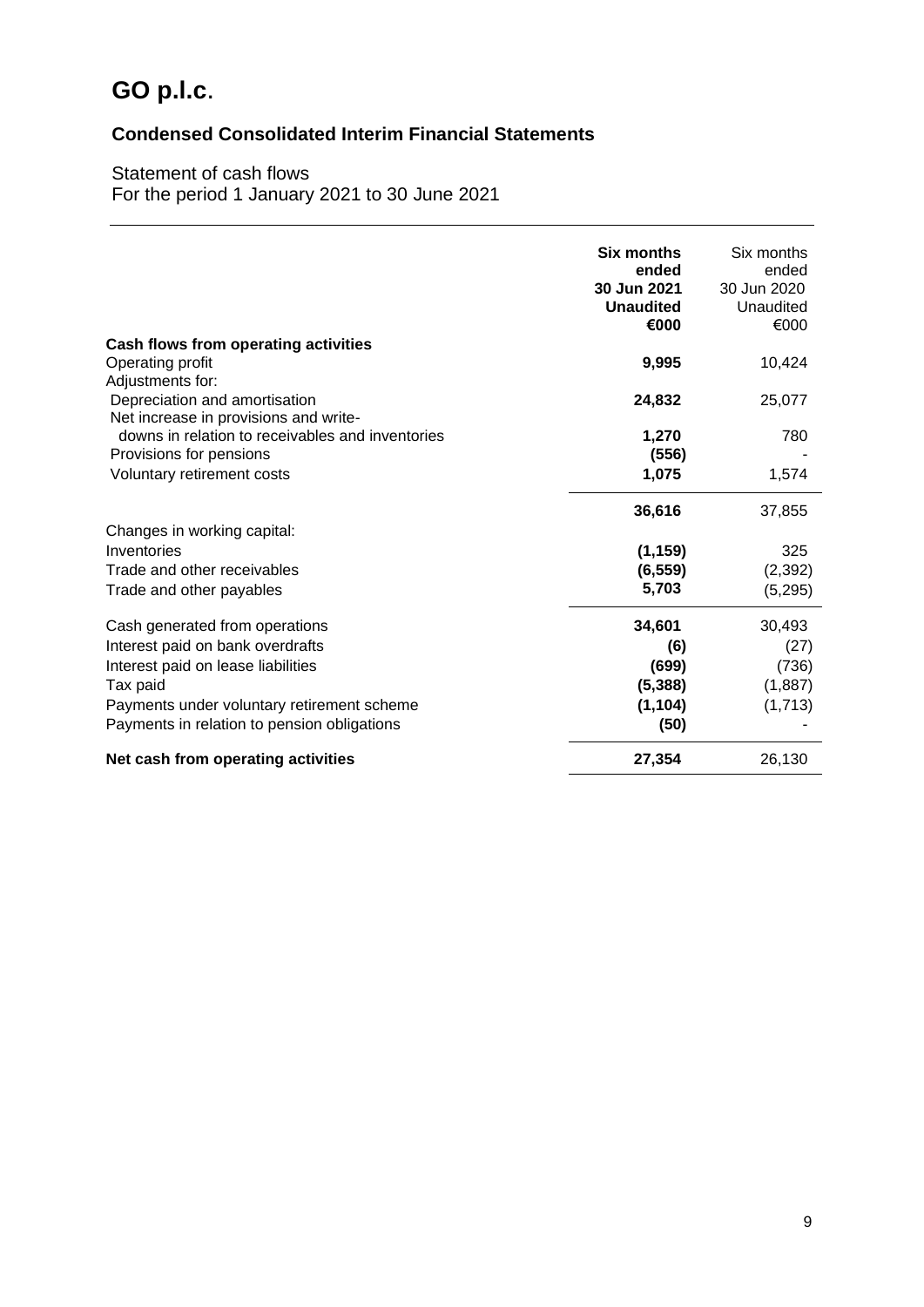### **Condensed Consolidated Interim Financial Statements**

### Statement of cash flows For the period 1 January 2021 to 30 June 2021

|                                                                                                                                                             |    | Six months<br>ended<br>30 Jun 2021<br><b>Unaudited</b><br>€000 | Six months<br>ended<br>30 Jun 2020<br>Unaudited<br>€000 |
|-------------------------------------------------------------------------------------------------------------------------------------------------------------|----|----------------------------------------------------------------|---------------------------------------------------------|
| Cash flows from investing activities<br>Payments to acquire property, plant and equipment<br>and intangible assets<br>Payments to acquire other investments |    | (29, 769)<br>(168)                                             | (29, 975)                                               |
| Net cash used in investing<br>activities                                                                                                                    |    | (29, 937)                                                      | (29, 975)                                               |
| <b>Cash flows from financing activities</b><br>Repayment of bank and other loans<br>Proceeds from bond issue, net of issue costs                            |    | (4, 163)<br>59,121                                             | (3,693)                                                 |
| Proceeds from bank and other loans<br>Principal elements of lease payments                                                                                  |    | 12,000<br>(3,092)                                              | 11,600<br>(3,058)                                       |
| Dividends paid to controlling shareholders<br>Dividends paid to non-controlling shareholders<br>Loan interest paid                                          |    | (16,071)<br>(2, 915)<br>(607)                                  | (15)<br>(2, 151)<br>(656)                               |
| Net cash from financing activities                                                                                                                          |    | 44,273                                                         | 2,027                                                   |
| Net movements in cash and cash equivalents                                                                                                                  |    | 41,690                                                         | (1, 818)                                                |
| Cash and cash equivalents at beginning of<br>period                                                                                                         |    | 25,169                                                         | 8,681                                                   |
| Exchange differences on cash and cash equivalents<br>Movement in cash pledged as guarantees                                                                 | 10 | 6<br>(5, 952)                                                  | (14)<br>(13)                                            |
| Cash and cash equivalents at end of period                                                                                                                  |    | 60,913                                                         | 6,836                                                   |

Included in cash and cash equivalents are a subsidiary's restricted bank deposits amounting to €9,407,000, representing cash collateral of a Good Payment Letter of Guarantee in favour of the Director of the Department of Electronic Communications in Cyprus, with an expiry date of 21 July 2021, and cash collateral of a Letter of Guarantee in favour of the Cyprus Telecommunications Authority (CYTA), expiring on 15 June 2022. A renewal process of Guarantees mentioned above, was under way as at 30 June 2021 and the total restricted deposits were subsequently reduced after period end, as a result of better credit terms agreed with the providing bank. The guarantees with an original expiry date of 21 July 2021 were also renewed with a new expiry date of 21 July 2022 and further reductions in the restricted deposits amount are expected by year end, as well as in the future.

The notes on pages 11 to 20 are an integral part of these condensed consolidated interim financial statements.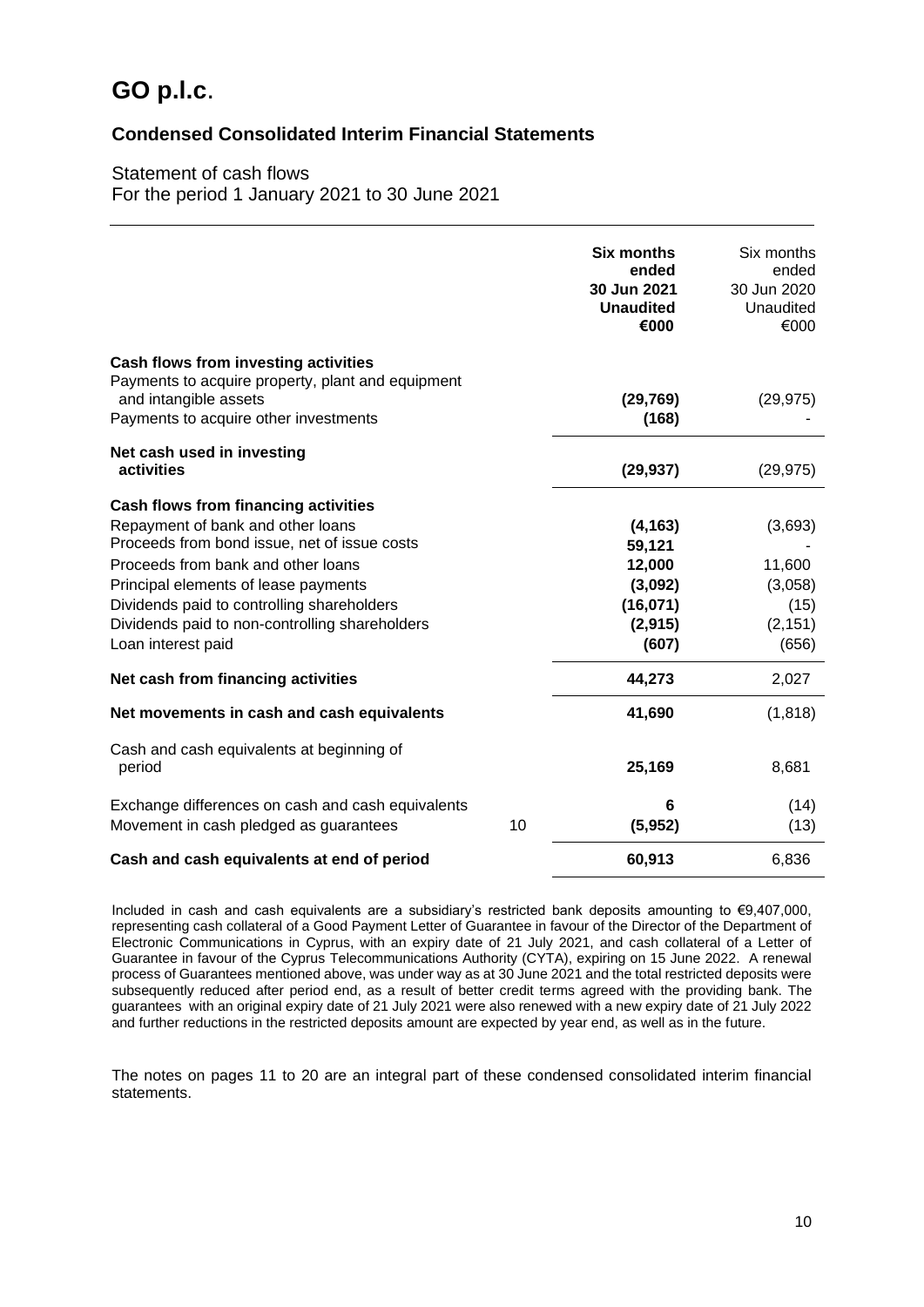## **Condensed Consolidated Interim Financial Statements**

Notes to the Condensed Consolidated Interim Financial Statements For the period 1 January 2021 to 30 June 2021

### **1 General information**

GO p.l.c. ("the Company") is a limited liability company domiciled and incorporated in Malta. The condensed consolidated interim financial statements of the Company as at 30 June 2021 and for the six-month period then ended comprise the Company and its subsidiaries (together referred to as the "Group"). The Group is Malta's leading integrated telecommunications services provider and its high-speed networks form the backbone of the island's modern communications infrastructure. The services provided by the Group include fixed-line and mobile telephony, data and TV services for consumers and business clients. The Group also provides business clients with data centre facilities and ICT solutions.

The Group also operates in Cyprus through Cablenet Communication Systems Limited ("Cablenet") which provides broadband, cable TV and fixed and mobile telephony services to consumers and business clients.

The consolidated financial statements of the Group as at and for the year ended 31 December 2020 are available upon request from the Company's registered office at Fra Diegu Street, Marsa, MRS 1501, Malta. They are also available for viewing on its website at www.go.com.mt.

These condensed consolidated interim financial statements were approved for issue by the Board of directors on 9 August 2021.

The condensed consolidated interim financial statements have been reviewed in accordance with the requirements of ISRE 2410 "Review of Interim Financial Information Performed by the Independent Auditor of the Entity".

### **2 Basis of preparation**

The condensed consolidated interim financial statements as at and for the six-month period ended 30 June 2021 have been prepared in accordance with International Financial Reporting Standards ("IFRSs") as adopted by the EU applicable to interim financial reporting (International Accounting Standard 34, "Interim Financial Reporting"). The condensed consolidated interim financial statements information should be read in conjunction with the annual financial statements for the year ended 31 December 2020, which have been prepared in accordance with IFRSs as adopted by the EU.

### *(a) Accounting policies*

The accounting policies applied are consistent with those of the annual financial statements for the year ended 31 December 2020, as described in those annual financial statements.

### *New and amended standards adopted by the Group*

A number of amended standards became applicable for the current reporting period. There is no impact on the adoption of these revisions on the Group's accounting policies and on the Group's financial results.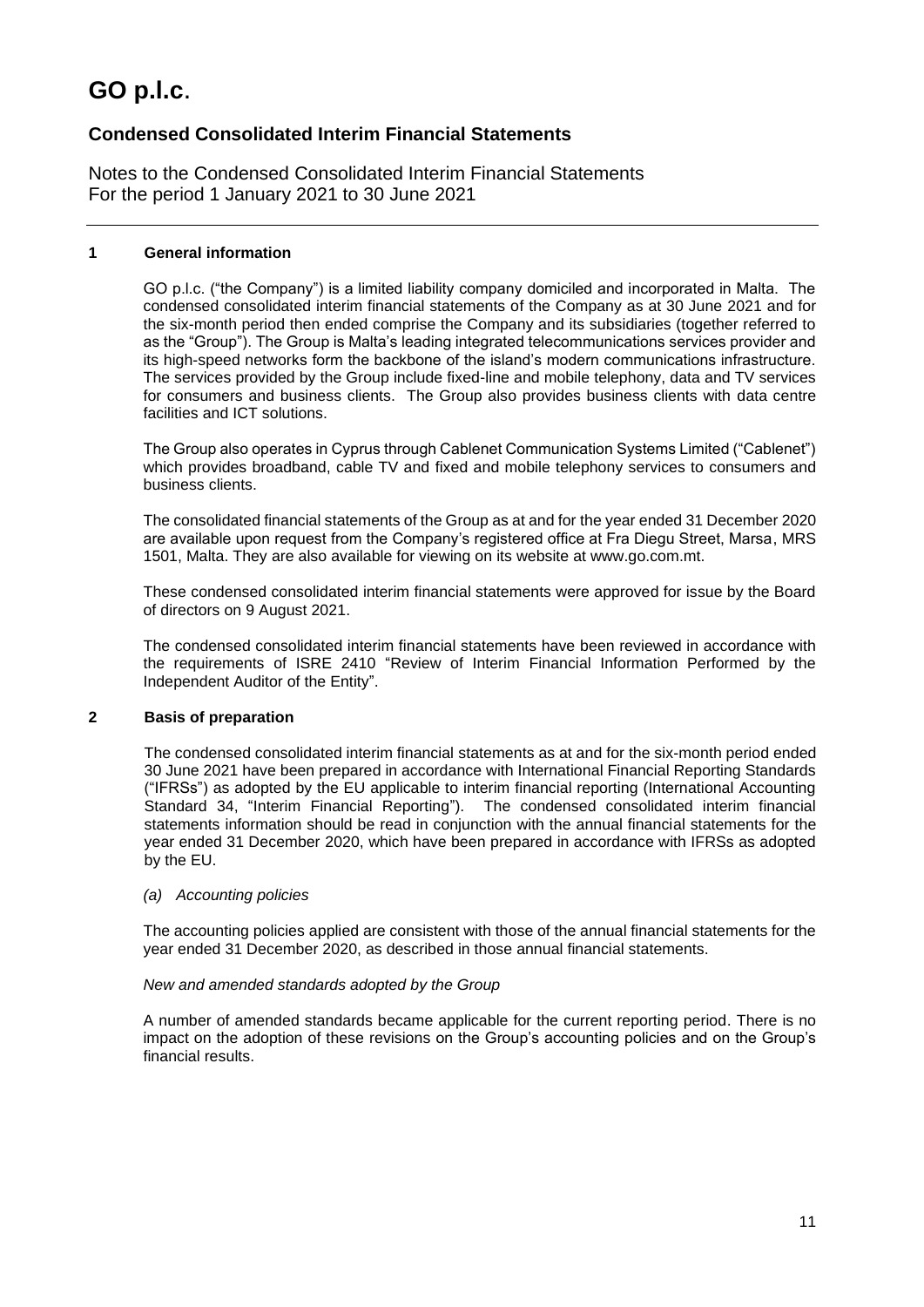## **Condensed Consolidated Interim Financial Statements**

Notes to the Condensed Consolidated Interim Financial Statements For the period 1 January 2021 to 30 June 2021

### **2 Basis of preparation** - continued

### *Impact of standards issued but not yet applied by the Group*

Certain amendments and interpretations to existing standards have been published by the date of authorisation for issue of these financial statements but are mandatory for the Group's accounting periods beginning after 1 January 2021. The Group has not early adopted these revisions to the requirements of IFRSs as adopted by the EU, and the Company's directors are of the opinion that there are no requirements that will have a possible significant impact on the Group's financial statements in the period of initial application.

### *(b) Impact of COVID-19*

Following the outbreak of the COVID-19 pandemic, the Group implemented strategic initiatives aimed at ensuring continuity of service and aimed at mitigating the potential negative impact on the Group's business. Despite the challenges presented by the outbreak of this pandemic, the Group has effectively managed the impact on its operations and financial performance to date, taking cognisance of the Group's financial results for the six month period ended 30 June 2021. In this regard and as detailed further in Note 3, the directors are of the opinion that there are no impairment indicators in respect of the carrying value of the Group's cash-generating units, to which tangible and intangible assets are allocated. The directors also believe that the credit quality of the Group's customer portfolio has not deteriorated in a significant manner, and therefore it was not deemed necessary to materially revise the expected credit loss assessment for the Group's receivables. The directors firmly believe that there is no material uncertainty which may cast significant doubt on the Group's ability to continue as a going concern, also based on the financial results and financial position of the Group. The directors continue to adopt the going concern assumption in the preparation of the financial statements.

### **3 Fair values of financial and non-financial instruments**

### *Financial instruments*

The Group is required to disclose fair value measurements by level of a fair value measurement hierarchy for financial instruments (Level 1, 2 or 3). The different levels of the fair value hierarchy are defined as fair value measurements using:

- Quoted prices (unadjusted) in active markets for identical assets or liabilities (Level 1).
- Inputs other than quoted prices included within Level 1 that are observable for the asset or liability either directly i.e. as prices, or indirectly i.e. derived from prices (Level 2).
- Inputs for the asset or liability that are not based on observable market data i.e. unobservable inputs (Level 3).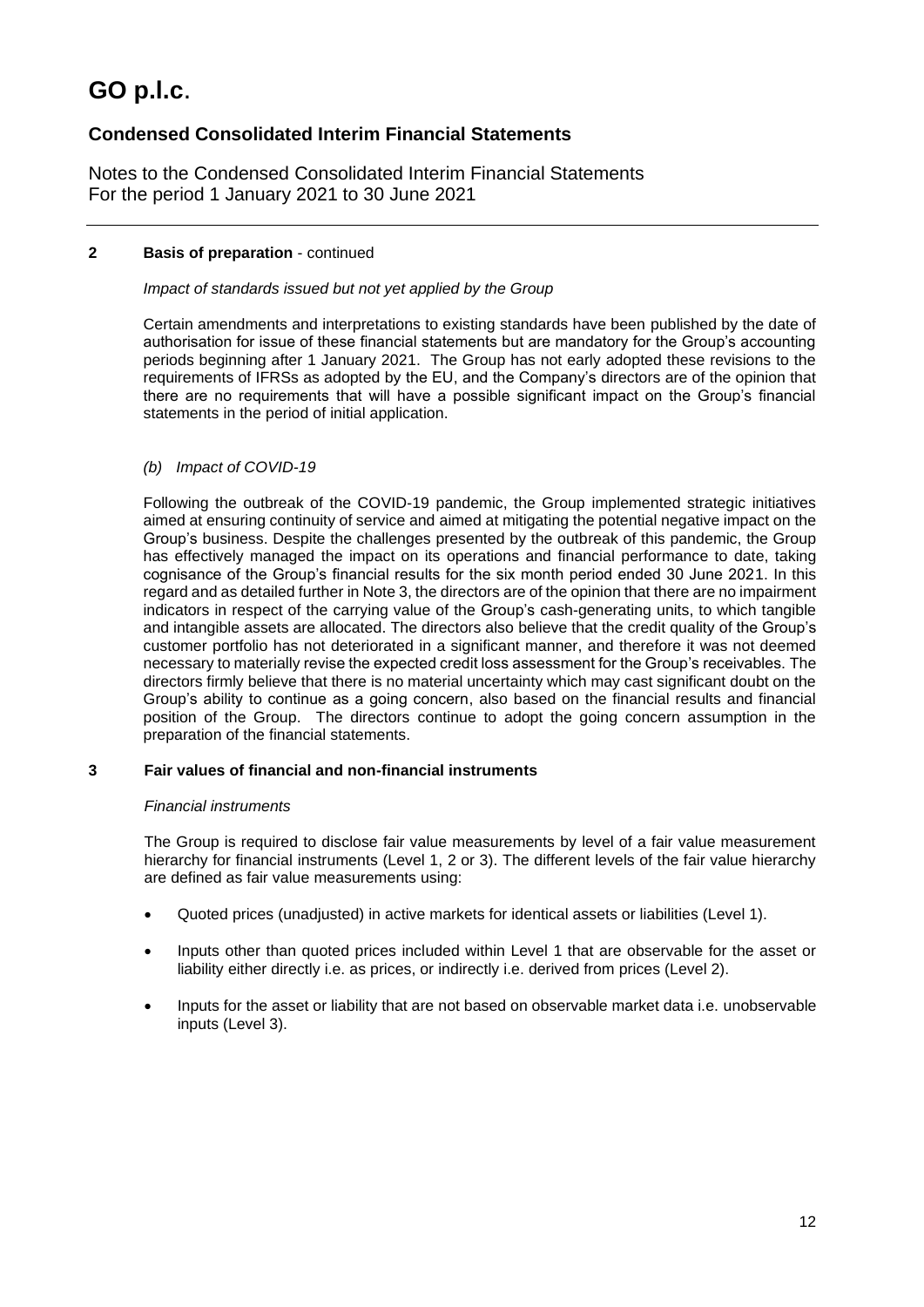## **Condensed Consolidated Interim Financial Statements**

Notes to the Condensed Consolidated Interim Financial Statements For the period 1 January 2021 to 30 June 2021

### **3 Fair values of financial and non-financial instruments** - continued

At 30 June 2021 and 31 December 2020, the carrying amounts of certain financial instruments not carried at fair value, principally comprising cash at bank, receivables, payables, accrued expenses and short-term borrowings, reflected in the financial statements are reasonable estimates of fair value in view of the nature of these instruments or the relatively short period of time between the origination of the instruments and their expected realisation. The fair value of advances to related parties and other balances with related parties, which are short-term or repayable on demand, is equivalent to their carrying amount.

The fair value of non-current financial instruments, mainly borrowings and lease liabilities, is estimated by discounting the future contractual cash flows at the current market interest rate that is available to the Group for similar financial instruments. The fair value of the Group's non-current floating interest rate bank borrowings and lease liabilities at the end of the reporting period is not significantly different from the carrying amounts. The current market interest rates utilised for discounting purposes, which were almost equivalent to the respective instruments' contractual or related interest rates, are deemed observable and accordingly these fair value estimates have been categorised as Level 2.

### *Non-financial instruments*

Intangible assets held by the Group mainly consist of goodwill arising on the excess of the purchase price attributable to acquisitions in previous years over the carrying amount of net assets acquired allocated to the identifiable assets and liabilities of the acquired entity. The Group makes judgements and estimates in relation to the fair value allocation of the purchase price. The amount of goodwill initially recognised as a result of a business combination is dependent on the allocation of the purchase price to the fair value of the identifiable assets acquired and the liabilities assumed. The determination of the fair value of the assets and liabilities is based, to a considerable extent, on management's judgement. Allocation of the purchase price affects the results of the Group as intangible assets with a finite life are amortised, whereas intangible assets with an indefinite life and goodwill are not amortised.

The recoverable amount of the cash-generating units (CGUs), to which intangible assets were allocated, as at 30 June 2021 was determined based on value in use (VIU) calculations consistent with the methods used as at 31 December 2020 (for further details refer to Note 7 of the 2020 annual report). Following the outbreak of COVID-19 in 2020, market conditions have affected business confidence and spending patterns. In the circumstances, management determined the deterioration in performance or long-term growth rates which would need to occur, or the increase in discount rate which would need to be applied to the models, that may lead to impairment of goodwill or other intangible assets. The VIU of the CGUs, as a result of this assessment, remains in excess of the carrying amounts by a comfortable headroom.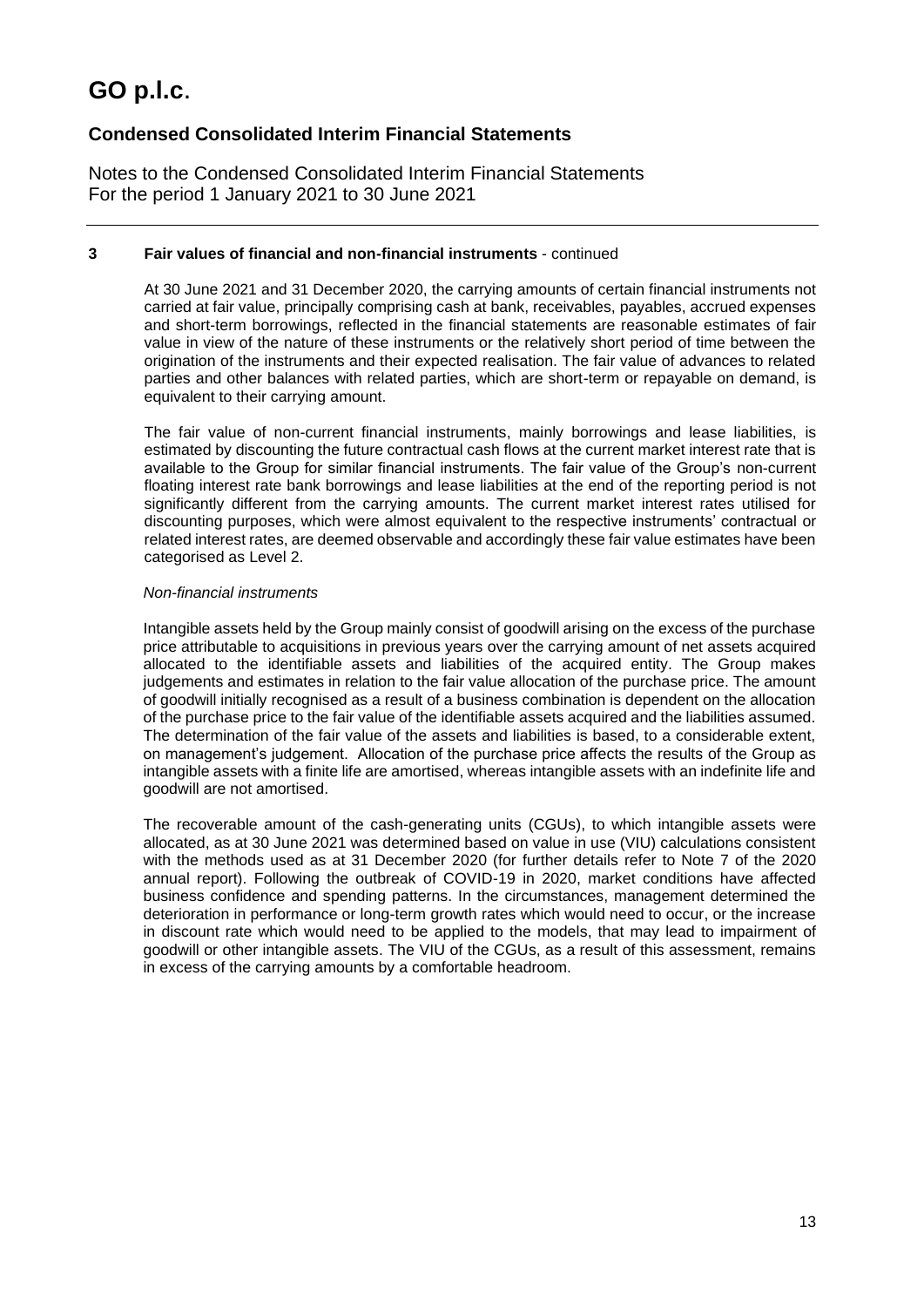## **Condensed Consolidated Interim Financial Statements**

Notes to the Condensed Consolidated Interim Financial Statements For the period 1 January 2021 to 30 June 2021

### **4 Segment information**

### **4.1 Operating segments**

The Group has three reportable segments, which are effectively the Group's key and distinct strategic business units and cash-generating units, as they represent the lowest level at which separately identifiable cash flows can be identified. The strategic business units are managed separately with their own separate management structure and board of directors.

The following summary describes the operations in each of the Group's reportable segments:

*MaltaTelecommunication Services (Malta Telecommunications CGU)* comprise the Group's fixedline telephony services, mobile telephony services, digital television services, sale of broadband, internet services and other business communication solutions provided within Malta.

*Data Centre Services (Data Centre CGU)* comprise the Group's operations of BMIT Technologies p.l.c., which provides data centre facilities and ICT solutions in Malta.

*Cyprus Telecommunication Services (Cyprus Telecommunications CGU) comprise* the Group's operations of the Cypriot subsidiary, Cablenet Communications Systems Limited. The company provides broadband, cable television and fixed and mobile telephony services. The operations of the Cypriot subsidiary constitute a reportable segment in view of the specific nature and characteristics of the Cypriot telecommunications sector, giving rise to a varied degree of business risks and returns.

The Group's internal reporting to the Board of Directors and Senior Management is analysed according to these three segments. For each of these three strategic business units, the Board of Directors reviews internal management reports at least on a monthly basis.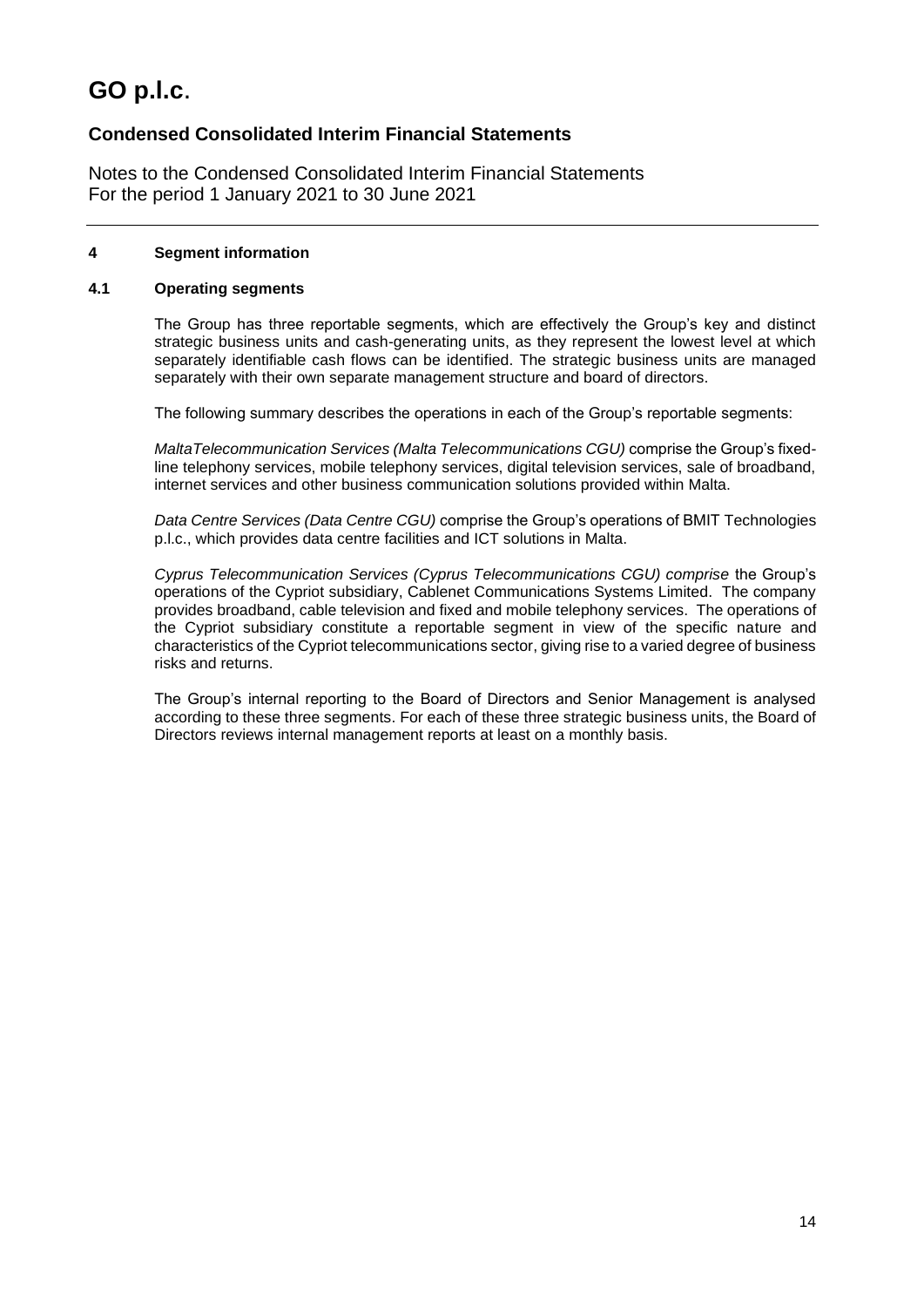### **Condensed Consolidated Interim Financial Statements**

Notes to the Condensed Consolidated Interim Financial Statements For the period 1 January 2021 to 30 June 2021

### **4 Segment information** - continued

### **4.1 Operating segments** - continued

|                                                                  |                           | <b>Malta Operations</b> |                    |                 | <b>Cyprus Operations</b>  |                 | <b>Total</b>      |                    |
|------------------------------------------------------------------|---------------------------|-------------------------|--------------------|-----------------|---------------------------|-----------------|-------------------|--------------------|
|                                                                  | <b>Telecommunications</b> |                         | <b>Data Centre</b> |                 | <b>Telecommunications</b> |                 |                   |                    |
|                                                                  |                           |                         |                    | 30 June         |                           |                 |                   |                    |
| <b>Unaudited</b>                                                 | 2021<br>€000              | 2020<br>€000            | 2021<br>€000       | 2020<br>€000    | 2021<br>€000              | 2020<br>€000    | 2021<br>€000      | 2020<br>€000       |
| Revenue from external customers<br>Inter-segment revenue         | 57,164<br>(838)           | 58,066<br>(843)         | 12,815<br>(899)    | 11,709<br>(581) | 25,640                    | 23,205          | 95,619<br>(1,737) | 92,980<br>(1, 424) |
| Revenue from external customers                                  | 56,326                    | 57,223                  | 11,916             | 11,128          | 25,640                    | 23,205          | 93,882            | 91,556             |
| Timing of revenue recognition<br>Over time<br>At a point in time | 35,794<br>20,532          | 38,673<br>18,550        | 10,418<br>1,498    | 10,093<br>1,035 | 23,815<br>1,825           | 21,647<br>1,558 | 70,027<br>23,855  | 70,413<br>21,143   |
| Revenue from external customers                                  | 56,326                    | 57,223                  | 11,916             | 11,128          | 25,640                    | 23,205          | 93,882            | 91,556             |
| Reportable segment profit before tax                             | 7,090                     | 6,228                   | 4,383              | 4,147           | (3, 576)                  | (1,404)         | 7,897             | 8,971              |
| Reportable segment assets                                        | 261,535                   | 197,408                 | 34,119             | 34,799          | 126,369                   | 106,110         | 422,023           | 338,317            |
| Reportable segment liabilities                                   | 208,711                   | 134,796                 | 16,474             | 16,157          | 85,699                    | 58,328          | 310,884           | 209,281            |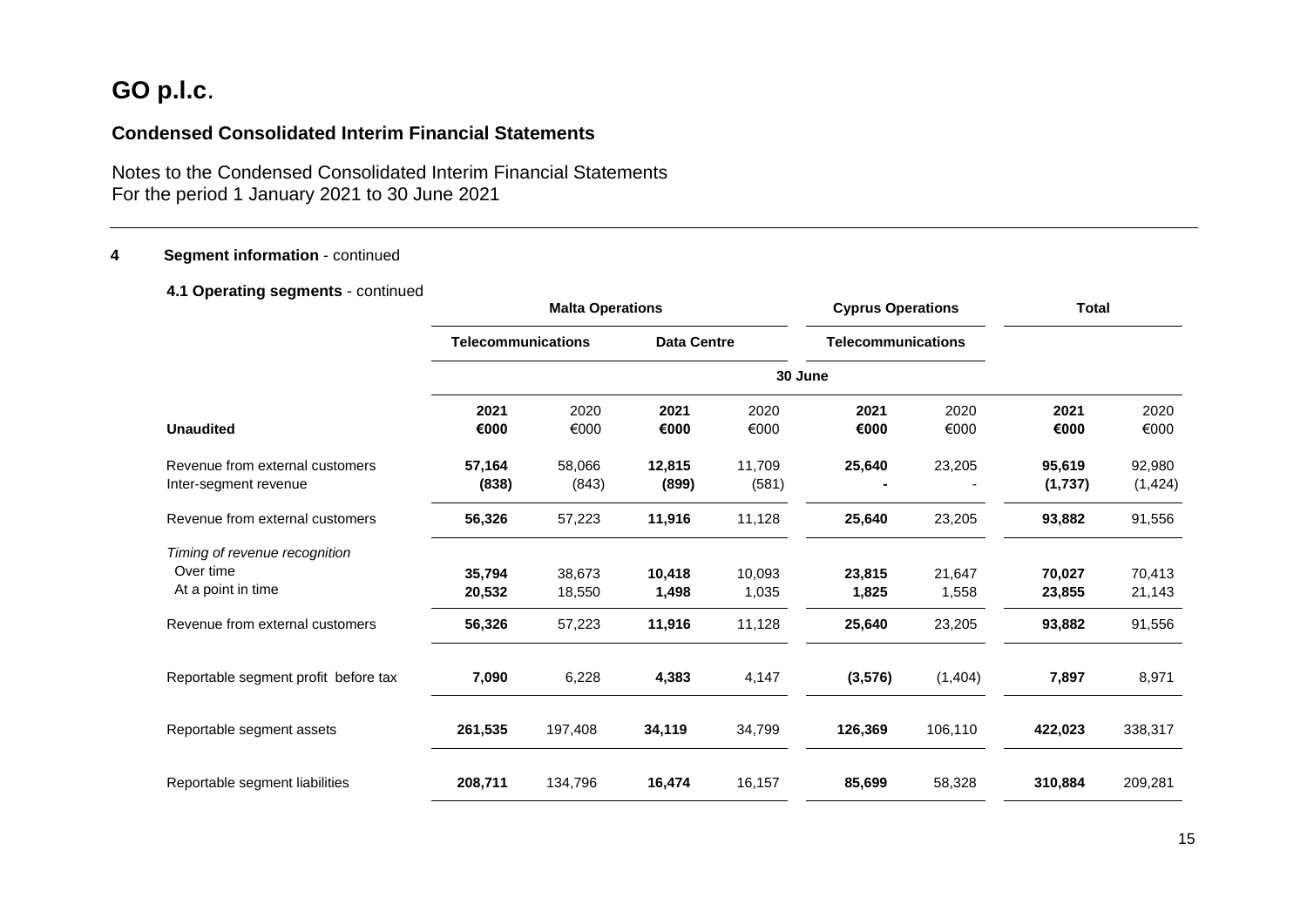### **Condensed Consolidated Interim Financial Statements**

Notes to the Condensed Consolidated Interim Financial Statements For the period 1 January 2021 to 30 June 2021

### **4 Segment information** - continued

### **4.1 Operating segments** - continued

A reconciliation of reportable segment results, assets and liabilities, to the amounts presented in the consolidated financial statements, is as follows:

| <b>Profit</b>                                                                                 | <b>Six months</b><br>ended<br>30 Jun 2021<br><b>Unaudited</b><br>€000 | Six months<br>ended<br>30 Jun 2020<br>Unaudited<br>€000 |
|-----------------------------------------------------------------------------------------------|-----------------------------------------------------------------------|---------------------------------------------------------|
| Total profit for reportable segments and consolidated profit<br>before tax                    | 7,897                                                                 | 8,971                                                   |
|                                                                                               | 30 Jun 2021<br><b>Unaudited</b><br>€000                               | 31 Dec 2020<br>Audited<br>€000                          |
| <b>Assets</b>                                                                                 |                                                                       |                                                         |
| Total assets for reportable segments                                                          | 422,023                                                               | 338,317                                                 |
| Inter-segment eliminations                                                                    | (6, 174)                                                              | (10, 625)                                               |
| Consolidated total assets                                                                     | 415,849                                                               | 327,692                                                 |
| <b>Liabilities</b><br>Total liabilities for reportable segments<br>Inter-segment eliminations | 310,884<br>(6, 174)                                                   | 209,281<br>(10, 625)                                    |
| Consolidated total liabilities                                                                | 304,710                                                               | 198,656                                                 |

### **4.2 Information about geographical segments**

The Group's revenues are derived from operations carried out in Malta and in Cyprus. The Telecommunications segment for both Malta and Cyprus also derives revenue from incoming interconnect traffic and inbound roaming from foreign operators worldwide. Considering the nature of the Group's activities, its non-current assets are predominantly located in Malta and Cyprus.

### **4.3 Information about major customers**

The Group does not have any particular major customer, as it largely derives revenue from a significant number of customers availing of its services. Accordingly, the Group does not deem necessary any relevant disclosures in respect of reliance on major customers.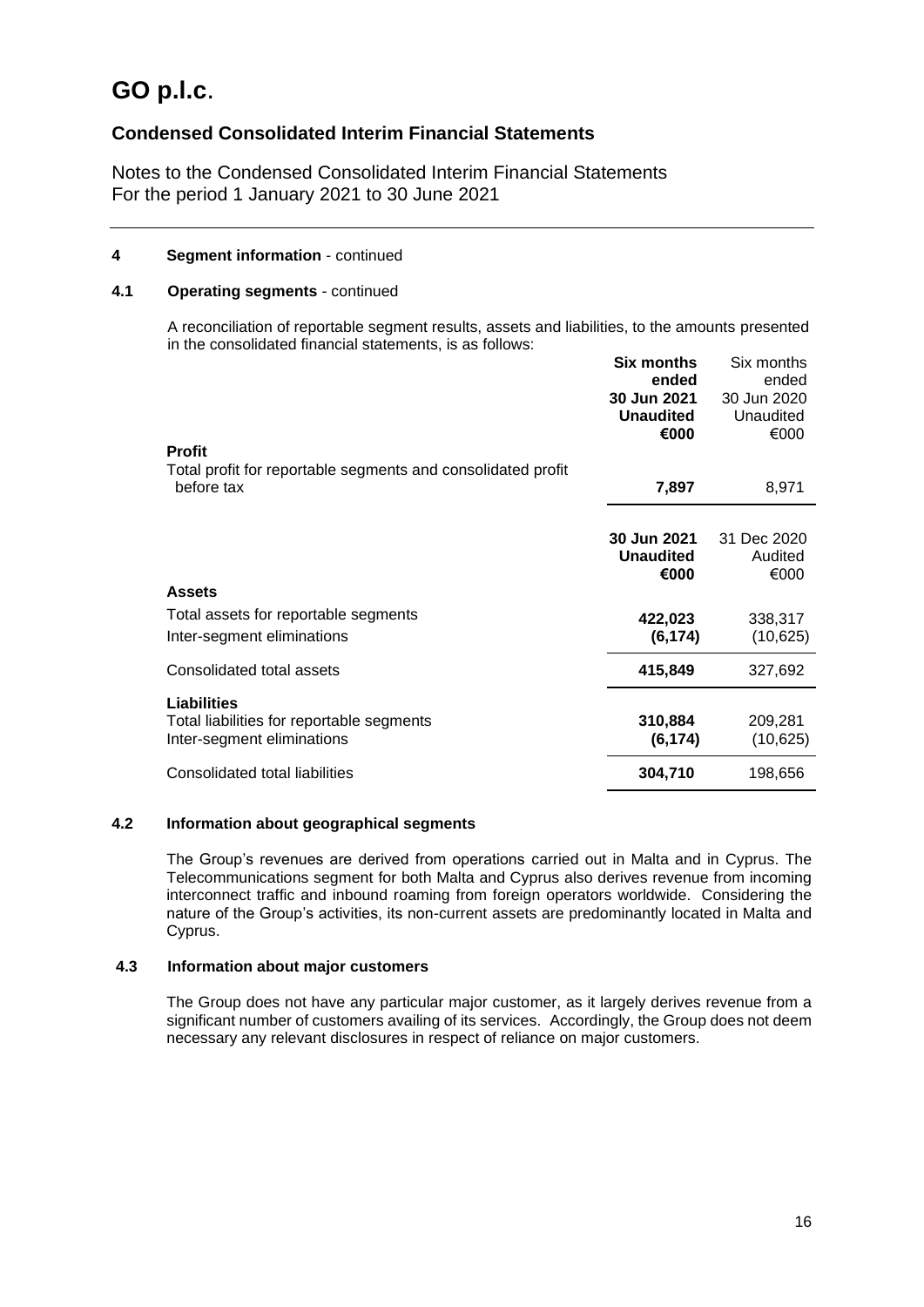### **Condensed Consolidated Interim Financial Statements**

Notes to the Condensed Consolidated Interim Financial Statements For the period 1 January 2021 to 30 June 2021

### **5 Property, plant and equipment**

### *(a) Acquisitions and disposals*

During the six months ended 30 June 2021, the Group acquired assets, primarily plant and equipment, with a cost of €22.6 million (six months ended 30 June 2020: €23.4 million).

### *(b) Capital commitments*

The following are capital commitments of the Group:

|                                                                         | 30 Jun 2021<br><b>Unaudited</b><br>€000 | 31 Dec 2020<br>Audited<br>€000 |
|-------------------------------------------------------------------------|-----------------------------------------|--------------------------------|
| Contracted for:<br>Property, plant and equipment<br>Intangible assets   | 19,445<br>13,227                        | 15,082<br>15,564               |
| Authorised but not yet contracted for:<br>Property, plant and equipment | 5,088                                   | 6,352                          |
|                                                                         | 37,760                                  | 36,998                         |

### **6 Bonds issued by the Group**

As reflected in the 2020 Audited Financial Statements, on 21 August 2020 the Group's Cypriot subsidiary Cablenet issued €40 million bonds, in terms of the Prospectus dated 21 July 2020, which comprise 40,000 bonds with a nominal value of €1,000 each. The carrying amount as at 30 June 2021 is net of unamortised issue costs amounting to €630,000 (31 December 2020: €664,000). These bonds are unsecured, subject to a fixed interest rate of 4% and are repayable on 19 August 2030.

On 13 May 2021, GO submitted an Application for Authorisation for Admissibility to Listing to the Listing Authority requesting the approval of a prospectus in relation to a proposed public issue in Malta of 3.5% unsecured bonds with an aggregate principal amount of up to €60 million which comprise 60,000 bonds with a nominal value of  $\epsilon$ 1,000 each. The carrying amount as at 30 June 2021 is net of unamortised issue costs amounting to €879,000. The bond is repayable on 25 June 2031. On 25 May 2021, the Authority approved the Prospectus relating to the Bond Issue and the admissibility to listing of the Bonds pursuant to the Listing Rules. On 25 June 2021 the bonds have been admitted to listing on the official list of the Malta Stock Exchange and trading commenced on 6 July 2021.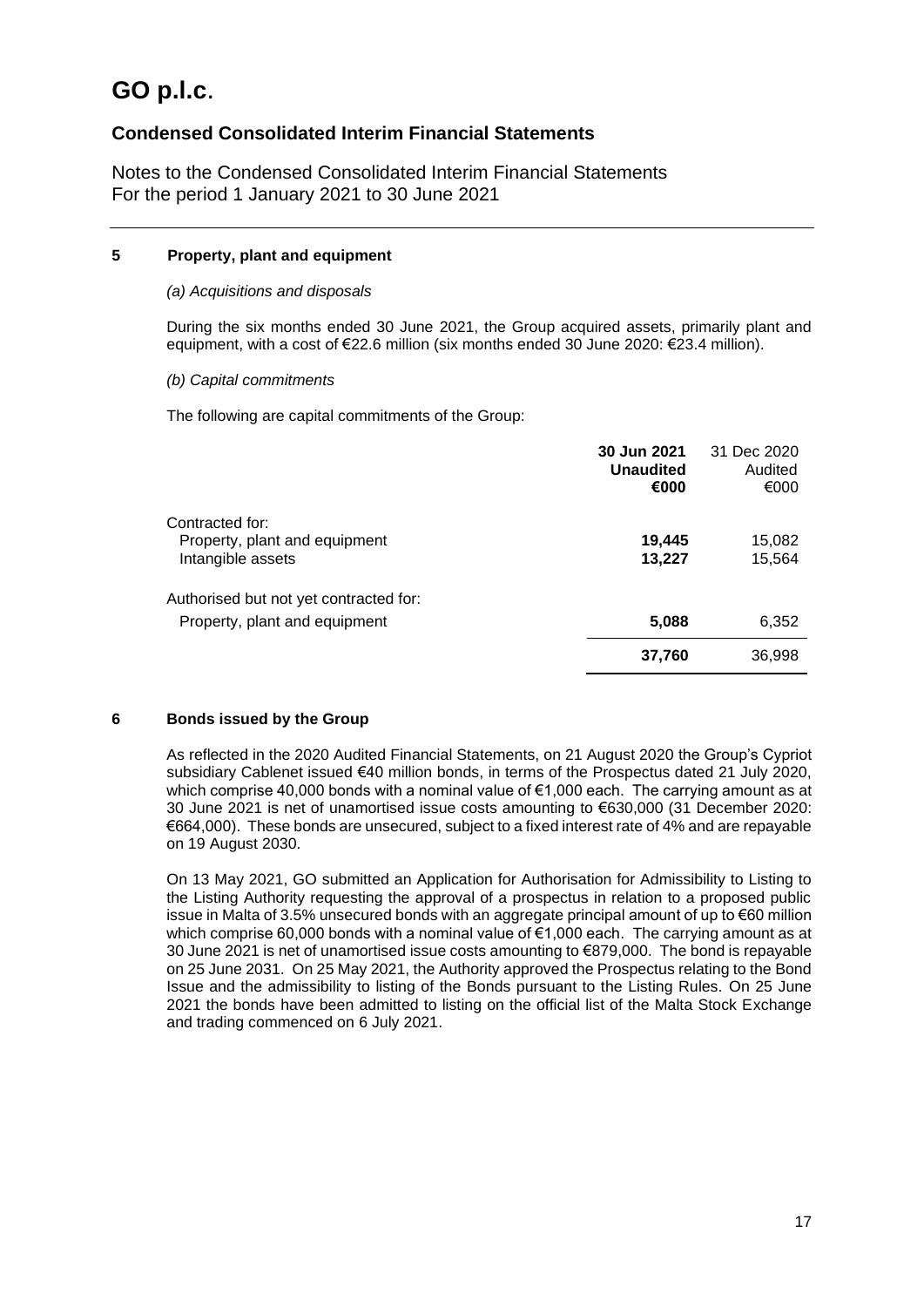### **Condensed Consolidated Interim Financial Statements**

Notes to the Condensed Consolidated Interim Financial Statements For the period 1 January 2021 to 30 June 2021

### **7 Provisions for pensions**

As disclosed in the 2020 annual financial statements, GO p.l.c. was required to set up a pension scheme in favour of ex-Cable and Wireless employees following a judgement by the Court of Appeal on 7 July 2008. Subsequently the Company also received other claims for pension rights from a number of employees and former employees. The Company established the scheme on 1 July 2009 with effect from 1 January 1975. Subsequent to the setting up of the scheme, the Company offered a number of beneficiaries a one-time lump sum settlement in lieu of joining the scheme. As at 30 June 2021, the Company estimated that its obligations towards the remaining potential beneficiaries amounted to €4.6 million (31 December 2020: €5.1 million).

### **8 Operating profit**

During the interim period the following items of unusual nature, size or incidence have been charged/(credited) to operating profit:

|                                                                   | <b>Six months</b><br>ended<br>30 Jun 2021<br><b>Unaudited</b><br>€000 | Six months<br>ended<br>30 Jun 2020<br>Unaudited<br>€000 |
|-------------------------------------------------------------------|-----------------------------------------------------------------------|---------------------------------------------------------|
| Movement in provisions for pensions<br>Voluntary retirement costs | (606)<br>1.075                                                        | 1,573                                                   |

### **9 Dividends**

A dividend in respect of the year ended 31 December 2020 of €0.16 (2019: €0.10) per share, amounting to €16.21million (2019: €10,131,048), was proposed by the Board of Directors. The 2020 dividend was approved for payment by the Board of Directors during the Annual General Meeting held on 27 May 2021 and accordingly was reflected within the financial statements subsequent to 30 June 2021.

The Board resolved to distribute an interim dividend of  $\epsilon$ 0.07 per share which will be payable on 31 August 2021. The financial statements do not reflect this proposed dividend, which will be accounted for within shareholders' equity as an appropriation of retained earnings in the year ending 31 December 2021.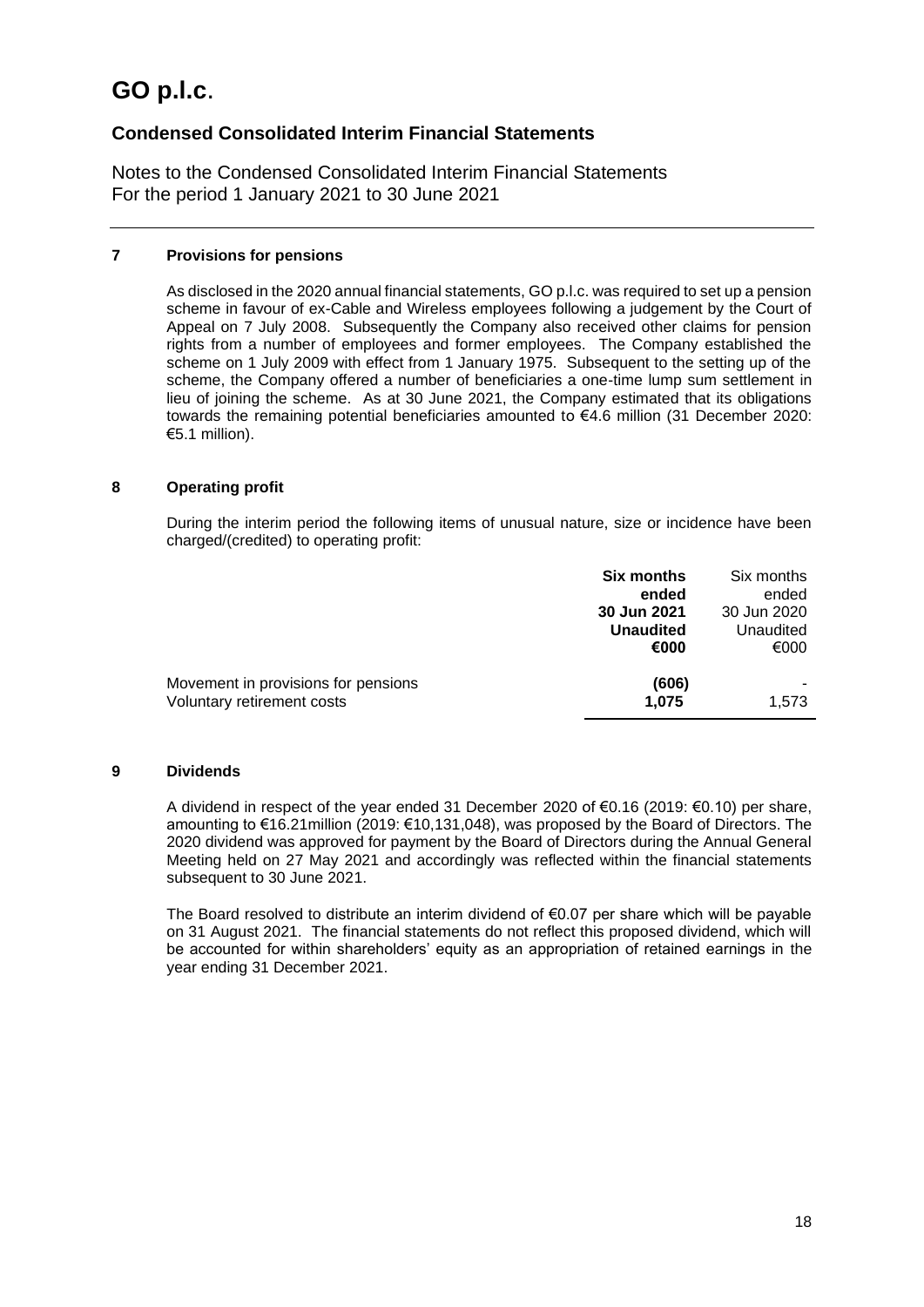### **Condensed Consolidated Interim Financial Statements**

Notes to the Condensed Consolidated Interim Financial Statements For the period 1 January 2021 to 30 June 2021

#### **10 Contingencies**

In June 2021, the Directors were made aware of potential irregularities in relation to a subsidiary's participation in certain EU-funded projects. The Directors take such matters extremely seriously and to that effect they have initiated an internal investigation and have appointed external, independent legal advisors to lead the investigation and assist the subsidiary. As of the date of this report, the investigation has not yet reached sufficient conclusions to allow, with any degree of comfort, the quantification of any potential effect on the subsidiary and Group's financial statements.

There were no other major changes in the contingencies of the Company and its subsidiaries from those disclosed in the consolidated financial statements of the Group for the year ended 31 December 2020

### **11 Related party transactions**

#### *(a) Parent and ultimate controlling party*

The Company and its subsidiaries have a related party relationship with Société Nationale des Télécommunications (Tunisie Telecom), the Company's ultimate parent, related entities ultimately controlled by Tunisie Telecom, together with the Company's directors (key management personnel). 65.4% of the issued share capital of the Company is held by TTML Limited, a wholly owned subsidiary of Tunisie Telecom, which is registered in Malta. Dubai Holding LLC (GO's former ultimate parent) and all entities ultimately controlled by it are still considered to be related parties, in view of Dubai Holding LLC's interest in and significant influence on GO's current ultimate parent. The Tunisian Government holds a 65% shareholding in Tunisie Telecom, and Emirates International Telecommunications ("EIT"), a subsidiary of Dubai Holding LLC, owns the other 35%.

#### *(b) Related party transactions and balances*

Consistent with the disclosures in the audited financial statements for the year ended 31 December 2020, the Group has a related party relationship with its current and former ultimate parents and entities ultimately controlled by them (see above), with key management personnel together with close members of their family and entities controlled by them.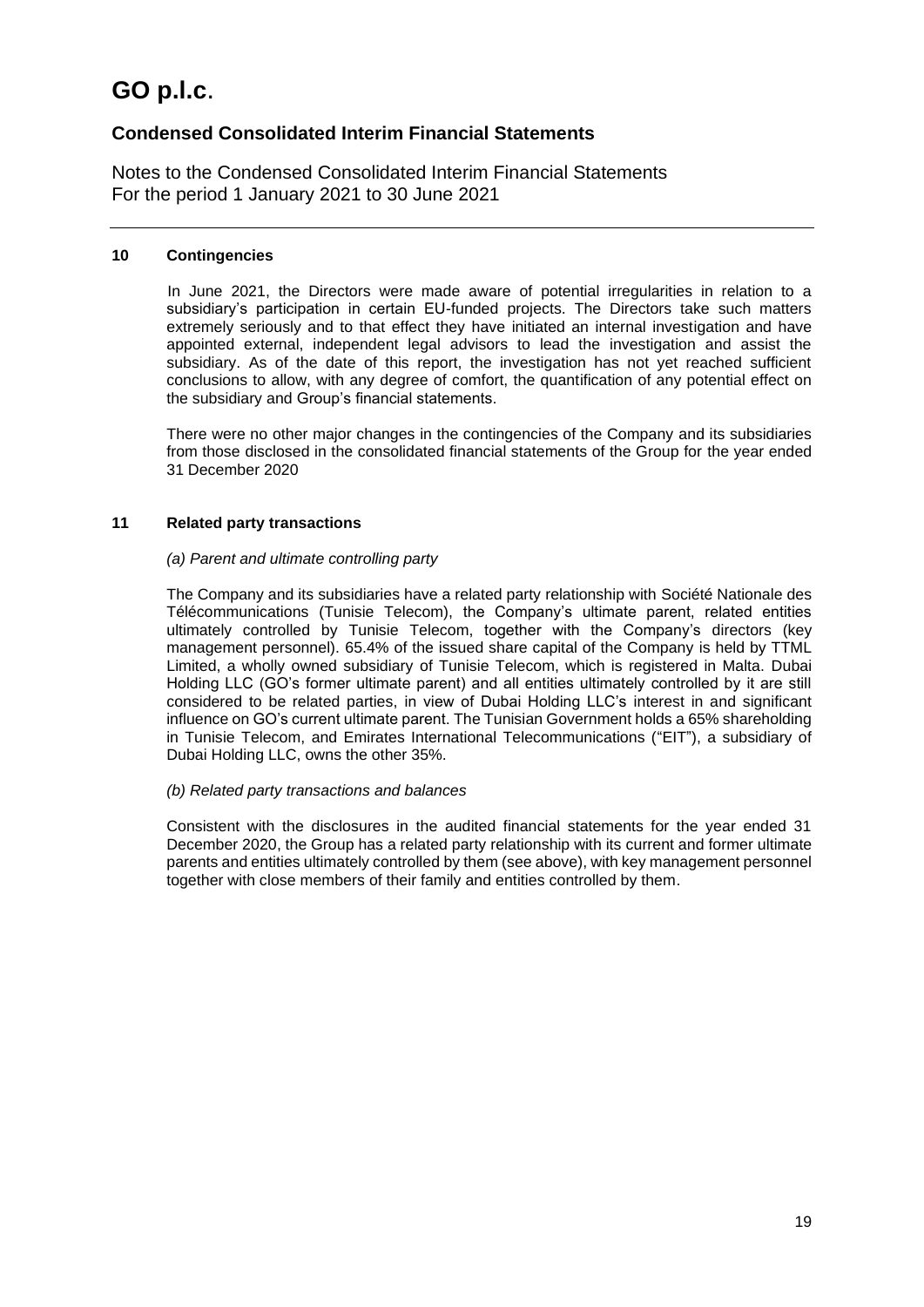## **Condensed Consolidated Interim Financial Statements**

Notes to the Condensed Consolidated Interim Financial Statements For the period 1 January 2021 to 30 June 2021

### **11 Related party transactions** - continued

*(b) Related party transactions and balances* - continued

The principal related party transactions during the six-month period under review comprise:

|                                              | Six months<br>ended            | Six months<br>ended |
|----------------------------------------------|--------------------------------|---------------------|
|                                              | <b>30 Jun 2021</b> 30 Jun 2020 |                     |
|                                              | <b>Unaudited</b>               | Unaudited           |
|                                              | €000                           | €000                |
| Current ultimate parent and related entities |                                |                     |
| Dividends paid to                            | 10.601                         |                     |
| Former ultimate parent and related entities  |                                |                     |
| Services provided by                         | 72                             | 44                  |
| Payments effected relating to leased assets  | 1,301                          | 1,260               |

The principal balances with related parties are analysed as follows:

|                                              | <b>30 Jun 2021</b> 31 Dec 2020 |         |
|----------------------------------------------|--------------------------------|---------|
|                                              | <b>Unaudited</b>               | Audited |
|                                              | €000                           | €000    |
| Current ultimate parent and related entities |                                |         |
| Amounts payable to                           | (4)                            | (31)    |
| Amounts receivable from                      | 23                             | 55      |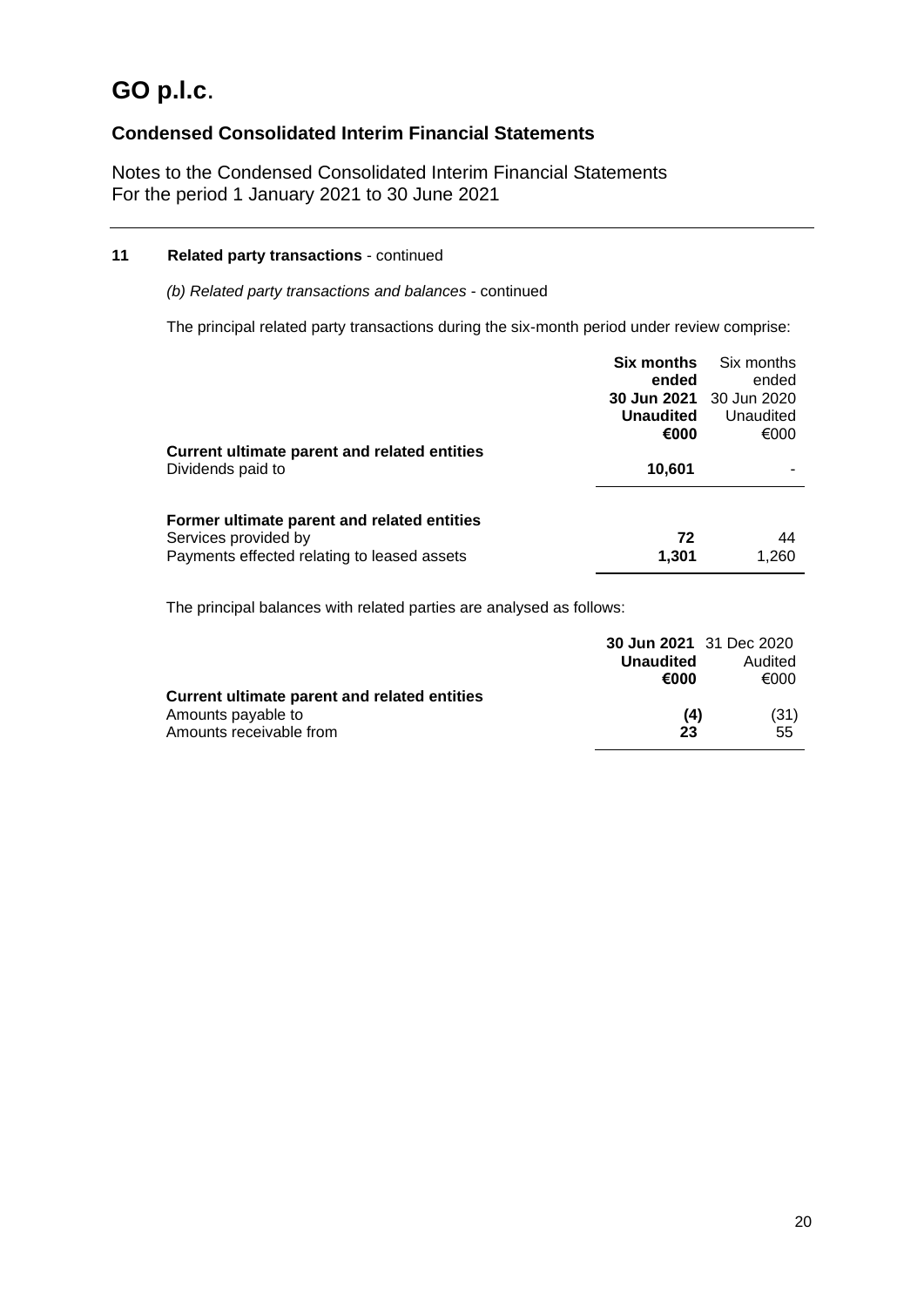## **Statement pursuant to Listing Rule 5.75.3**

I hereby confirm that to the best of my knowledge:

- the condensed consolidated interim financial statements give a true and fair view of the financial position of the Group as at 30 June 2021, and of its financial performance and cash flows for the six-month period then ended in accordance with International Financial Reporting Standards as adopted by the EU applicable to interim financial reporting (International Accounting Standard 34, "Interim Financial Reporting");
- the Interim Directors' report includes a fair review of the information required in terms of Listing Rules 5.81 to 5.84.

Samir Saied Chairman

9 August 2021